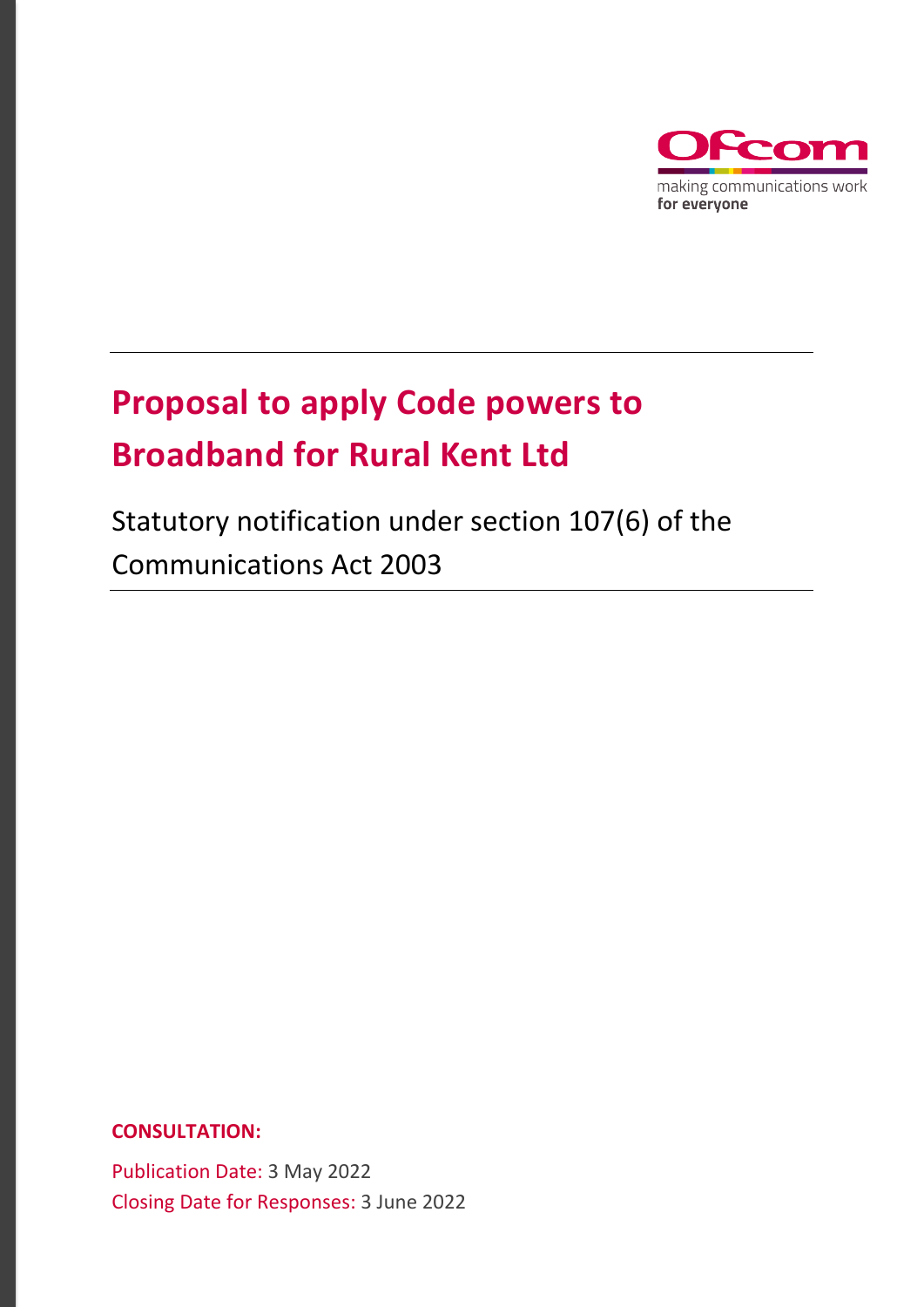# **Contents**

## **Section**

| 1. Overview                         | 1              |
|-------------------------------------|----------------|
| 2. Background                       | $\overline{2}$ |
| 3. Reasons for proposal             | 8              |
| <b>Annex</b>                        |                |
| A1. Responding to this consultation | 12             |
| A2. Ofcom's consultation principles | 15             |
| A3. Consultation coversheet         | 16             |
| A4. Consultation questions          | 17             |
| A5. Statutory notification          | 18             |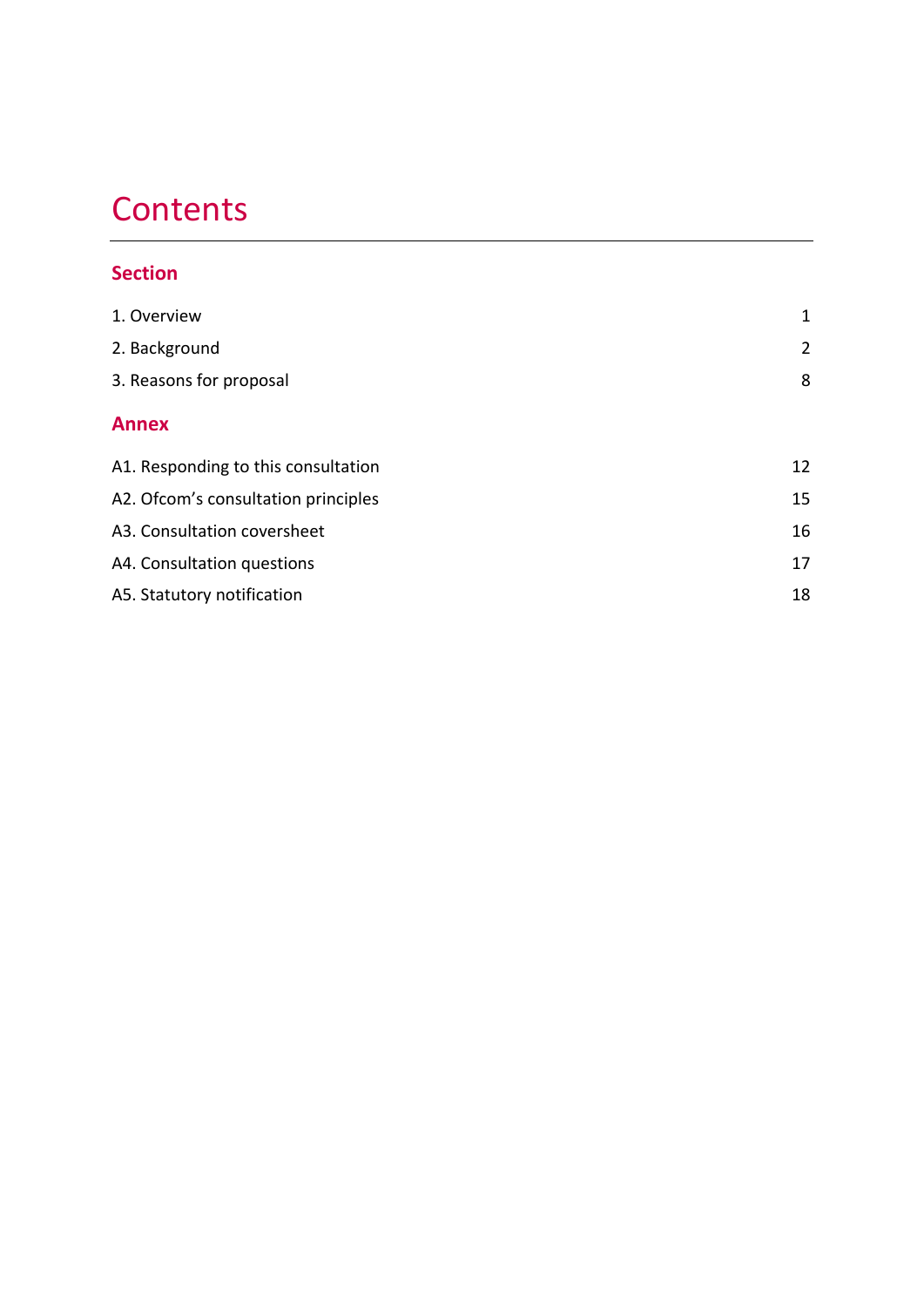## <span id="page-2-0"></span>1. Overview

The electronic communications code is a set of rights that are intended to assist providers of communications networks and/or systems of infrastructure. Operators to whom Ofcom applies the Code may:

- construct and maintain communications networks and infrastructure (such as ducts, cabinets and poles) on public highways without the need to obtain a street works licence to undertake such works;
- construct communications infrastructure which is classified as 'permitted developments' under Town and Country Planning legislation (such as certain types of masts, poles and cabinets) without the need to apply for planning permission; and
- in the event that agreement cannot be reached with the owner or occupier of private land, concerning the deployment of communications networks or infrastructure on private land to apply to the Court to impose an agreement which confers the Code right being sought by the operator or provides for the Code right to bind the landowner or occupier.

We consider applications for the grant of Code powers from providers of electronic communications networks and providers of systems of infrastructure (or both) with reference to the matters set out in section 107(4) of the Communications Act 2003.

#### **What we are proposing – in brief**

We are proposing to apply the electronic communications code set out in Schedule 3A to the Communications Act 2003 to Broadband for Rural Kent Ltd, whose registered company number is 12914440, for the purposes of the provision by it of an electronic communications network.

We invite comments on our proposal by 3 June 2022

We will consider any responses to this consultation before reaching a final decision on whether to grant Code powers to Broadband for Rural Kent Limited.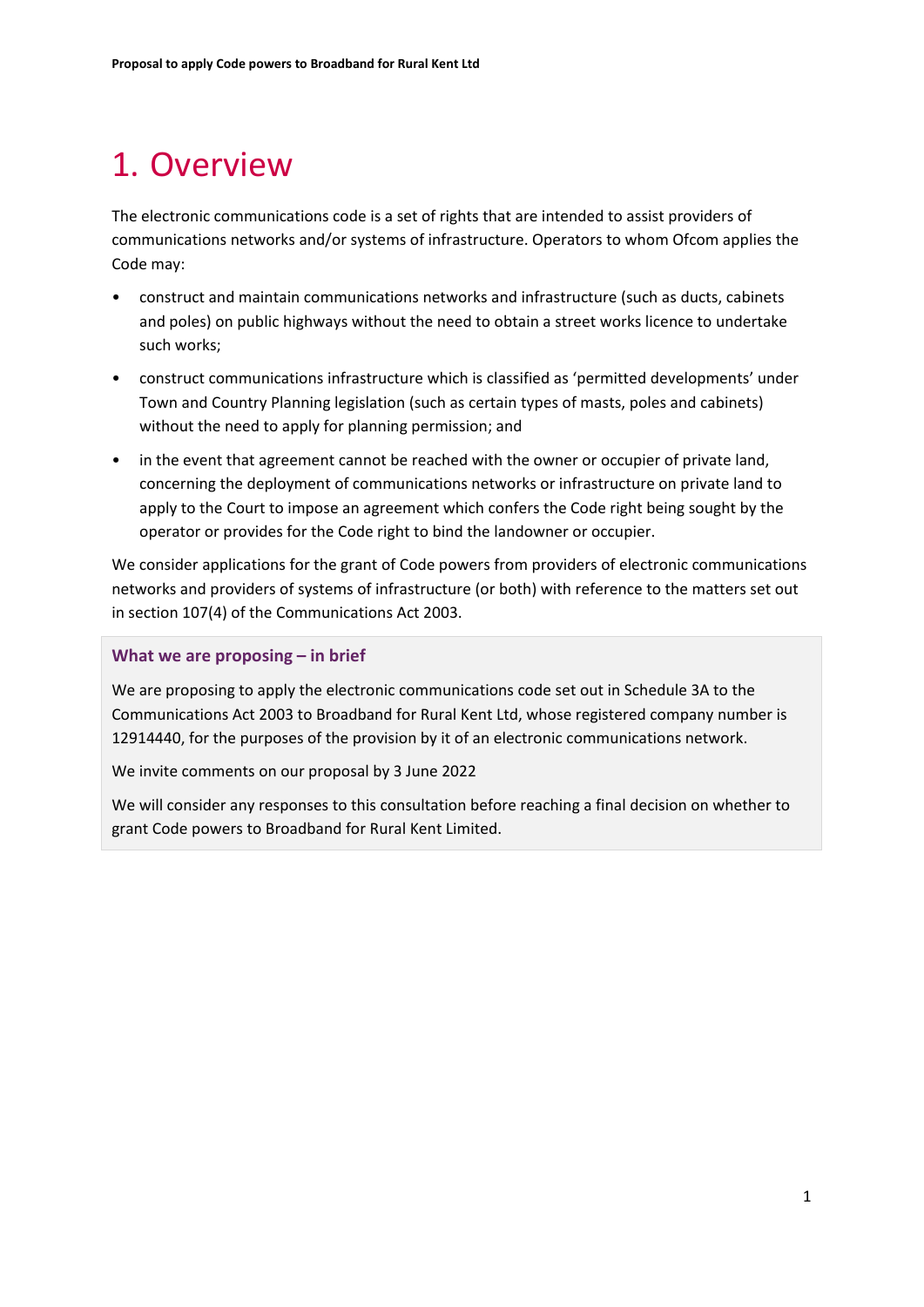## <span id="page-3-0"></span>2. Background

- 2.1 The electronic communications code (the Code) is set out in Schedule 3A to the Communications Act 2003 (the Act). It is designed to facilitate the installation and maintenance of electronic communications networks.<sup>[1](#page-3-1)</sup> It confers rights on providers of such networks and on providers of systems of infrastructure to install and maintain apparatus on, under and over land and results in considerably simplified planning procedures.
- 2.2 Where the Code is applied in any person's case, it may be subject to restrictions and conditions set out in other legislation from time to time.<sup>[2](#page-3-2)</sup>

## **The application of the Code**

- 2.3 The Code only has effect in the case of a person to whom it is applied by a direction given by Ofcom (or, in the case of the Secretary of State or any Northern Ireland department, where the Secretary of State or that department is providing or proposing to provide an electronic communications network).[3](#page-3-3)
- 2.4 The only purposes for which the Code may be applied in a person's case by a direction are:
	- a) the purposes of the provision by him of an electronic communications network; or
	- b) the purposes of the provision by him of a system of infrastructure which he is making available, or proposing to make available, for use by providers of electronic communications networks for the purposes of the provision by them of their networks.[4](#page-3-4)
- 2.5 A direction applying the Code to a person may take effect:
	- a) in relation only to such places or localities as may be specified or described in the direction;
	- b) for the purposes only of the provision of such electronic communications network, or part of an electronic communications network, as may be so specified or described; or
	- c) for the purposes only of the provision of such system of infrastructure, or part of a system of infrastructure, as may be so specified or described.<sup>[5](#page-3-5)</sup>

<span id="page-3-2"></span><span id="page-3-1"></span> $1$  "Electronic communications network" for the purposes of the Code has the same meaning as in section 32 of the Act. <sup>2</sup> Section 109 of the Act – see the Electronic Communications Code (Conditions and Restrictions) Regulations 2003 (SI 2003 No. 2553), as amended by the Electronic Communications Code (Conditions and Restrictions) (Amendment) Regulations 2009 (SI 2009 No. 584), the Electronic Communications Code (Conditions and Restrictions) (Amendment) Regulations 2013 (SI 2013 No. 1403) and the Electronic Communications Code (Conditions and Restrictions) (Amendment) Regulations 2017 (SI 2017/753).

<span id="page-3-3"></span> $3$  Section 106(3)(b) of the Act.

<span id="page-3-4"></span><sup>4</sup> Section 106(4) of the Act.

<span id="page-3-5"></span><sup>5</sup> Section 106(5) of the Act.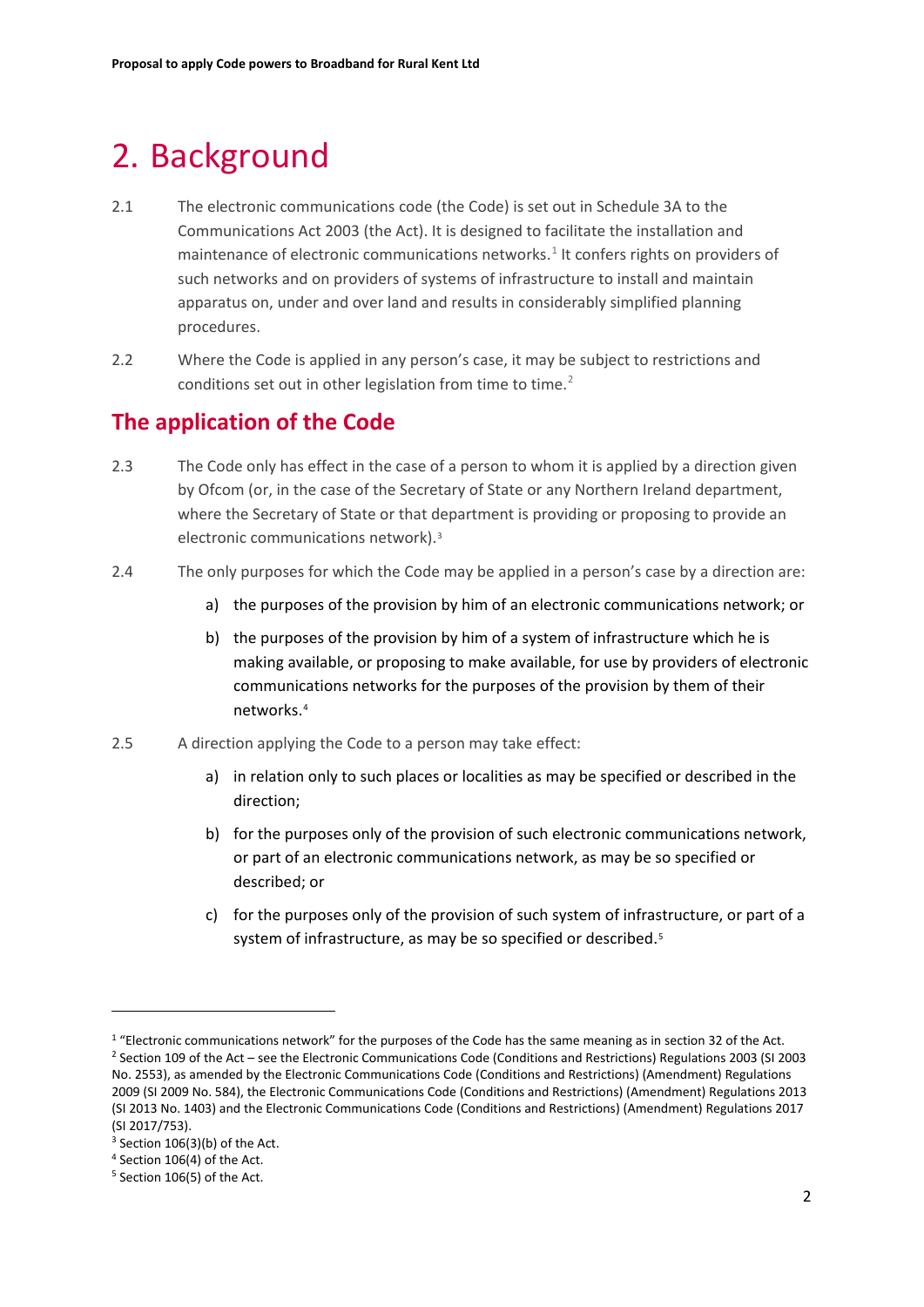## **Application process for applying the Code**

- 2.6 Ofcom must not give a direction applying the Code in any person's case except on an application made for the purpose by that person.<sup>[6](#page-4-0)</sup>
- 2.7 Any such application must be made in accordance with the requirements for the time being in force with respect to the content of an application for a direction applying the Code and the manner in which such an application is to be made.<sup>[7](#page-4-1)</sup>

## **Time limit for making a decision on applications for the Code**

2.8 Regulation 3(2) of the Electronic Communications and Wireless Telegraphy Regulations 2011<sup>[8](#page-4-2)</sup> provides that, except in cases of expropriation, Ofcom must make its decision within 6 months of receiving the completed application. In other words, that time limit applies from the moment Ofcom receives an application that fully complies with the requirements described above.

### **Statutory consultation process on proposal**

- 2.9 Before giving a direction applying the Code to the applicant in question, Ofcom must publish a notification of its proposal to give the direction and consider any representations about that proposal that are made to Ofcom within the period specified in the notification<sup>[9](#page-4-3)</sup>
- 2.[10](#page-4-4) Such a notification must contain the following<sup>10</sup>:
	- a) a statement of Ofcom's proposal; $11$
	- b) a statement of Ofcom's reasons for that proposal;
	- c) a statement of the period within which representations may be made to Ofcom about the proposal (which period must end no less than 30 days after the day of the publication of the notification<sup>12</sup>).
- 2.11 Ofcom must publish a notification in such manner as Ofcom considers appropriate for bringing the notification to the attention of the persons who, in Ofcom's opinion, are likely to be affected by it.<sup>[13](#page-4-7)</sup>

<span id="page-4-0"></span> $6$  Section 107(1) of the Act.

<span id="page-4-1"></span> $7$  Section 107(2) of the Act. For the current requirements, see the Notification under section 107(2) of the Communications Act 2003, dated 6 October 2003, at Annex B to the statement entitled 'The Granting of the Electronic Communications Code by the Director General of Telecommunications – A Statement issued by the Director General of Telecommunications', published on 10 October 2003

<span id="page-4-2"></span><sup>8</sup> SI 2011 No. 1210.

<span id="page-4-3"></span><sup>&</sup>lt;sup>9</sup> Section 107(6) of the Act.

<span id="page-4-4"></span><sup>&</sup>lt;sup>10</sup> Section 107(7) of the Act.

<span id="page-4-5"></span> $11$  Subject to sections 113(7) and 115(5) of the Act, the statement of Ofcom's proposal must contain a statement that Ofcom proposes to apply the code in the case of the person in question and set out any proposals of Ofcom to impose terms under section 106(5): see section 107(8) of the Act.

<span id="page-4-6"></span><sup>12</sup> Section 107(9) of the Act.

<span id="page-4-7"></span> $13$  Section 107(10) of the Act.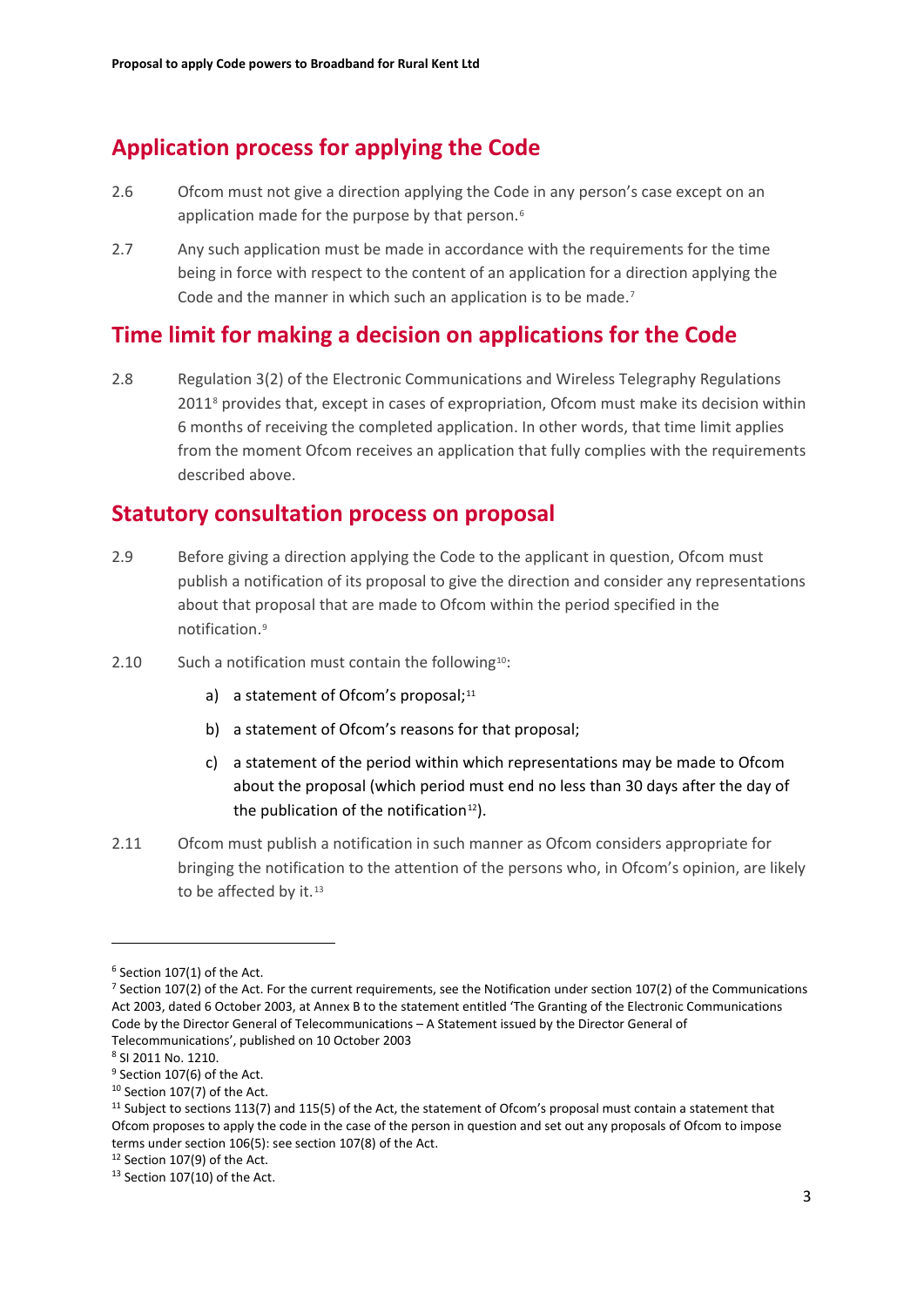2.12 The notification published at Annex 5 to this document is a notification for such purposes and should be read in conjunction with the entirety of this document, including the reasons set out in Section 3.

## **Relevant considerations in making a decision (four factors)**

- 2.13 In considering whether to apply the Code in any person's case, Ofcom must have regard, in particular, to each of the following matters<sup>[14](#page-5-0)</sup>:
	- a) the benefit to the public of the electronic communications network or system of infrastructure by reference to which the Code is to be applied to that person;
	- b) the practicability of the provision of that network or system without the application of the Code;
	- c) the need to encourage the sharing of the use of electronic communications apparatus;
	- d) whether the person in whose case it is proposed to apply the Code will be able to meet liabilities arising as a consequence of the application of the Code in that person's case and any conduct of that person in relation to the matters with which the Code deals.
- 2.14 For the purposes of this process, those four factors rank equally with Ofcom's statutory duties under sections 3 and 4 of the Act.<sup>[15](#page-5-1)</sup> Where appropriate, outside of those statutory considerations, we will also have regard to any additional factors that, in our opinion, are relevant to the particular application.

## **Statutory duties**

### **General duties**

- 2.15 In carrying out its functions under the Act (which includes giving a direction to apply the Code), Ofcom's principal duty as set out in section 3 of the Act is to further the interests of citizens in relation to communications matters and to further the interests of consumers in relevant markets, where appropriate by promoting competition.
- 2.16 In so doing, we are required to secure a number of specific objectives and to have regard to a number of matters set out in section 3. As to the prescribed specific statutory objectives in section 3(2), we consider that the objective of securing the availability throughout the UK of a wide range of electronic communications services is particularly relevant to this consultation.
- 2.17 In performing its duties, Ofcom is also required to have regard to a range of other considerations, which appear to us to be relevant in the circumstances. In this context, we consider that a number of such considerations are relevant, particularly:

<span id="page-5-0"></span> $14$  Section 107(4) of the Act.

<span id="page-5-1"></span><sup>&</sup>lt;sup>15</sup> Section 107(5) of the Act.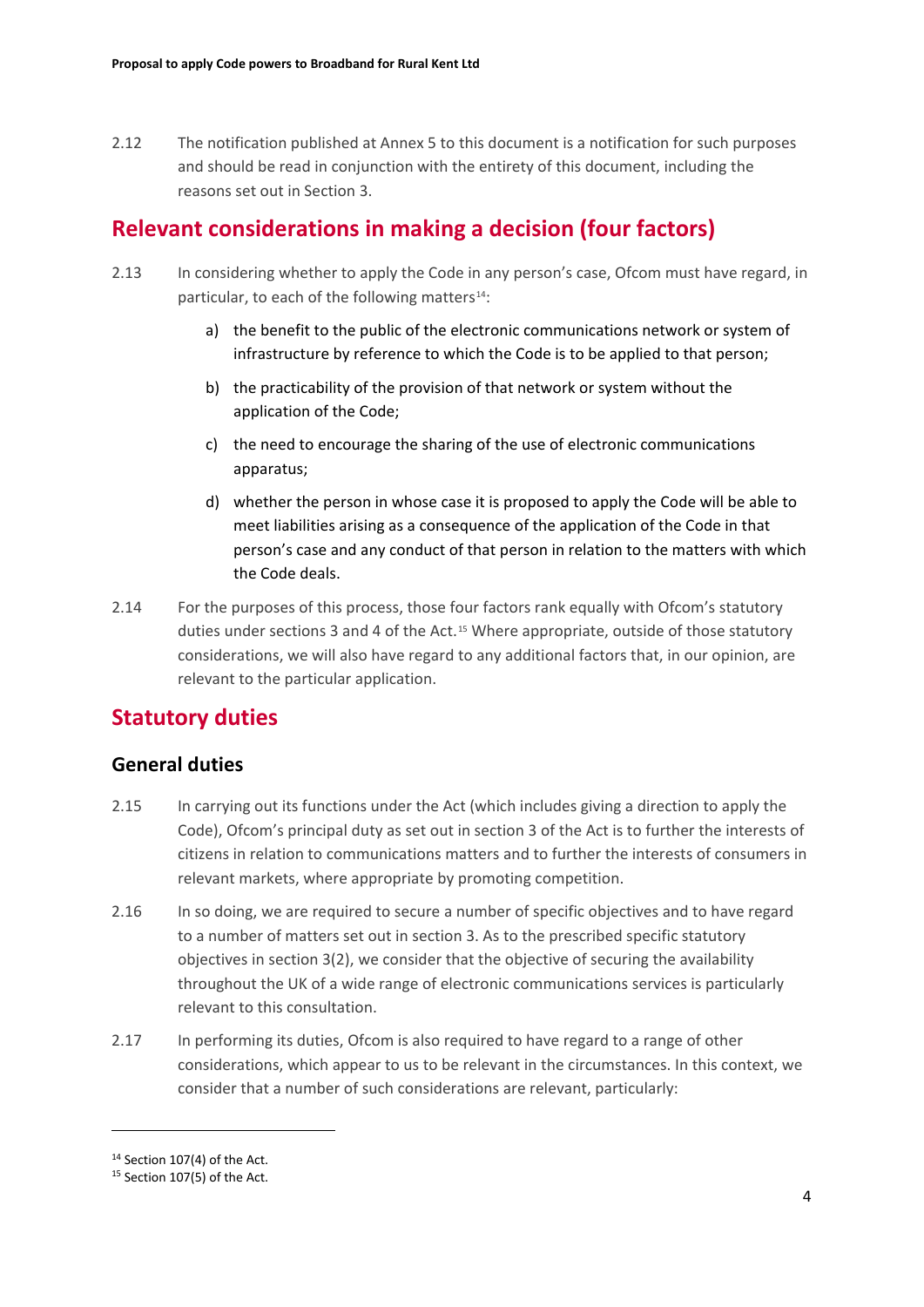- a) the desirability of promoting competition in relevant markets;
- b) the desirability of encouraging investment and innovation in relevant markets; and
- c) the desirability of encouraging the availability and use of high-speed data transfer services throughout the United Kingdom.
- 2.18 We have also had regard to the principles under which regulatory activities should be transparent, accountable, proportionate, consistent, and targeted only at cases in which action is needed, as well as the interest of consumers in respect of choice, price, quality of service and value for money.
- 2.19 Ofcom has a wide measure of discretion in balancing its statutory duties and objectives. In so doing, we will take account of all relevant considerations, including any responses received during this consultation process, in reaching our conclusions.

### **Specific duties in relation to certain regulatory functions**

- 2.20 When carrying out certain functions such as giving a direction to apply the Code, section 4 of the Act requires us to act in accordance with the six requirements set out in that section.
- 2.21 In summary, these six requirements are:
	- a) to promote competition in the provision of electronic communications networks and services, associated facilities and the supply of directories;
	- b) to promote the interests of all members of the public in the United Kingdom;
	- c) to take account of the desirability of Ofcom's carrying out of its functions in a manner which, so far as practicable, does not favour one form of or means of providing electronic communications networks, services or associated facilities over another, i.e. to be technologically neutral;
	- d) to encourage, to such extent as Ofcom considers appropriate for certain prescribed purposes, the provision of network access and service interoperability, namely securing efficiency and sustainable competition, efficient investment and innovation and the maximum benefit for customers of communications providers and of persons who make associated facilities available;
	- e) to encourage compliance with certain standards as is necessary to facilitate service interoperability; facilitate end-to-end connectivity; facilitate the changing by endusers of their communications provider; facilitate the retention by end-users of their telephone numbers after a change of communications provider; and secure freedom of choice for the customers of communications providers.
	- f) to promote connectivity and access to very high capacity networks by members of the public and businesses in the United Kingdom.
- 2.22 We consider that the first, second, fourth and sixth of those requirements are of particular relevance to our proposal in this consultation and that no conflict arises in this regard with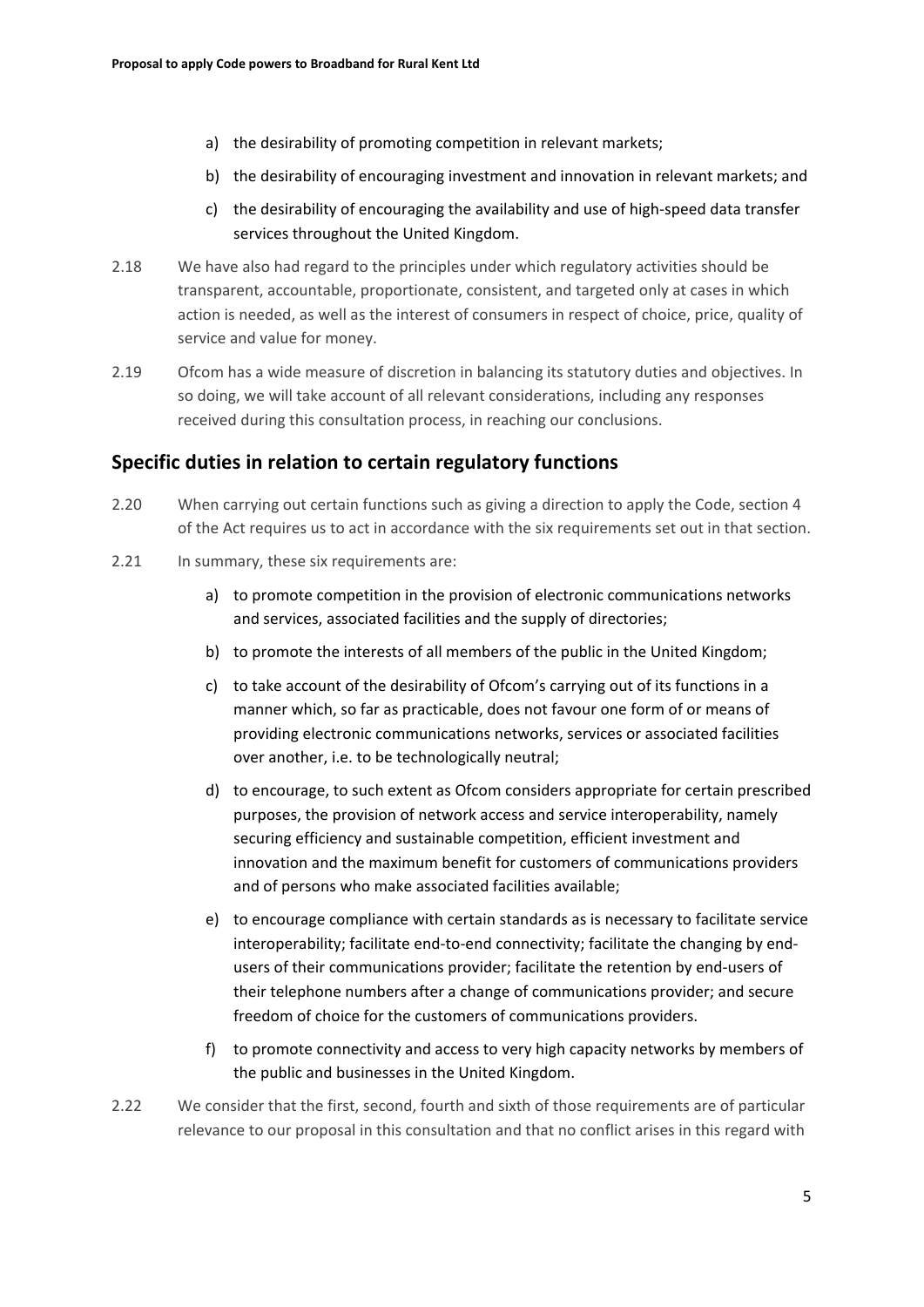the specific objectives in section 3 which we have identified above as particularly relevant in this context.

### **Impact assessment**

- 2.23 The analysis presented in the entirety of this consultation represents an impact assessment, as defined in section 7 of the Act.
- 2.24 Impact assessments provide a valuable way of assessing different options for regulation and showing why the preferred option was chosen. They form part of best practice policymaking. This is reflected in section 7 of the Act, which means that generally Ofcom has to carry out impact assessments where its proposals would be likely to have a significant effect on businesses or the general public, or when there is a major change in Ofcom's activities. However, as a matter of policy Ofcom is committed to carrying out and publishing impact assessments in relation to the vast majority of its policy decisions. For further information about Ofcom's approach to impact assessments, see the guidelines, Better policy-making: Ofcom's approach to impact assessment, which are on the Ofcom website:

2.25 [https://www.ofcom.org.uk/\\_\\_data/assets/pdf\\_file/0029/45596/condoc.pdf](https://www.ofcom.org.uk/__data/assets/pdf_file/0029/45596/condoc.pdf)

- 2.26 Specifically, pursuant to section 7, an impact assessment must set out how, in our opinion, the performance of our general duties (within the meaning of section 3 of the Act) is secured or furthered by or in relation to what we propose.
- 2.27 There are two main options for this consultation:

give a direction to apply the Code to the Applicant; or

not to give such a direction.

### **Equality impact assessment**

- 2.28 Section 149 of the Equality Act 2010 (the 2010 Act) imposes a duty on Ofcom, when carrying out its functions (which includes giving a direction to apply the Code), to have due regard to the need to eliminate discrimination, harassment, victimisation and other prohibited conduct related to the following protected characteristics: age; disability; gender reassignment; marriage and civil partnership; pregnancy and maternity; race; religion or belief; sex and sexual orientation. The 2010 Act also requires Ofcom to have due regard to the need to advance equality of opportunity and foster good relations between persons who share specified protected characteristics and persons who do not.
- 2.29 Section 75 of the Northern Ireland Act 1998 (the 1998 Act) also imposes a duty on Ofcom, when carrying out its functions relating to Northern Ireland, to have due regard to the need to promote equality of opportunity and regard to the desirability of promoting good relations across a range of categories outlined in the 1998 Act. Ofcom's Revised Northern Ireland Equality Scheme explains how we comply with our statutory duties under the 1998 Act.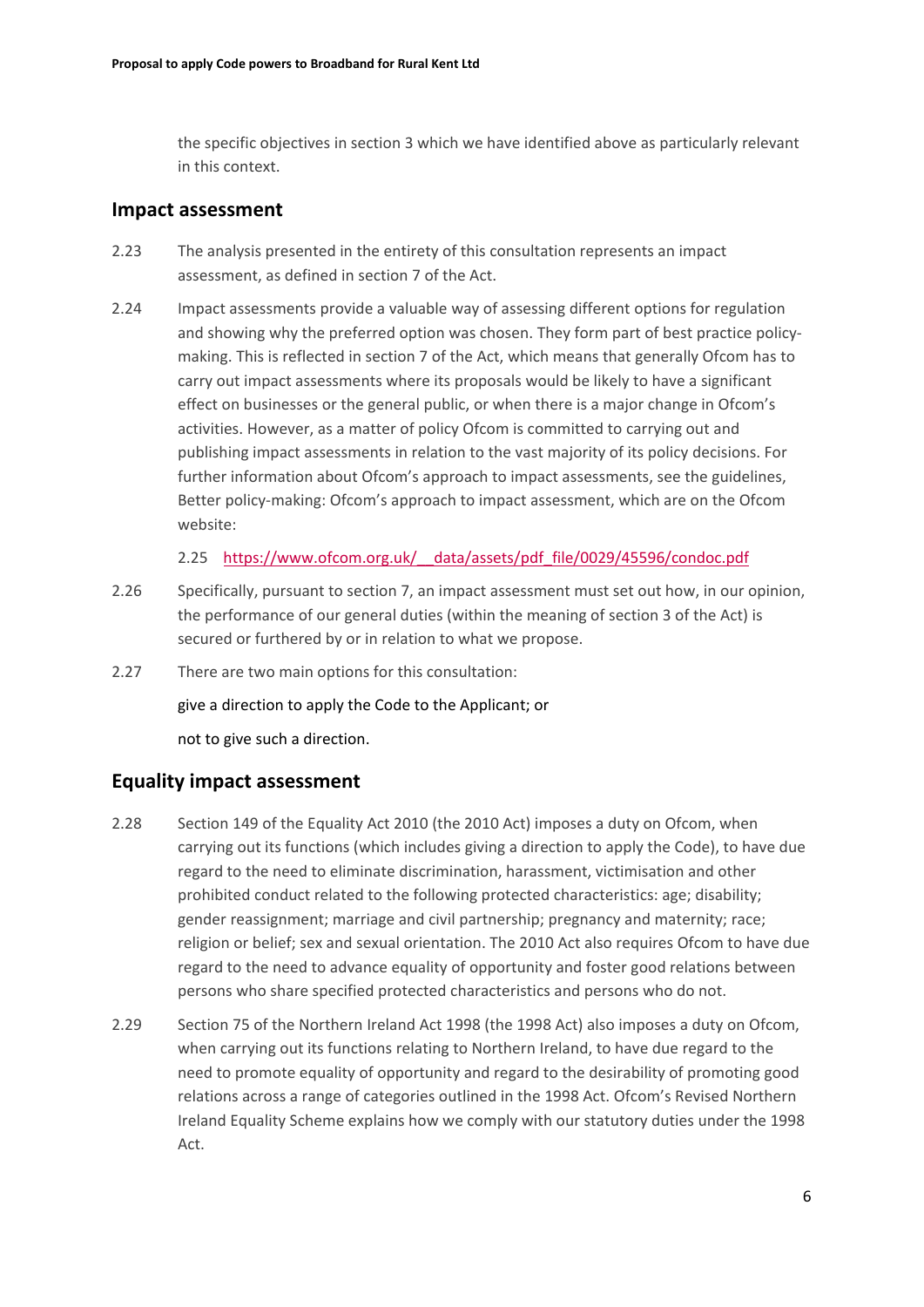- 2.30 To help us comply with our duties under the 2010 Act and the 1998 Act, we assess the impact of our proposals on persons sharing protected characteristics and in particular whether they may discriminate against such persons or impact on equality of opportunity or good relations.
- 2.31 We do not consider that our proposals have equality implications under the 2010 Act or the 1998 Act.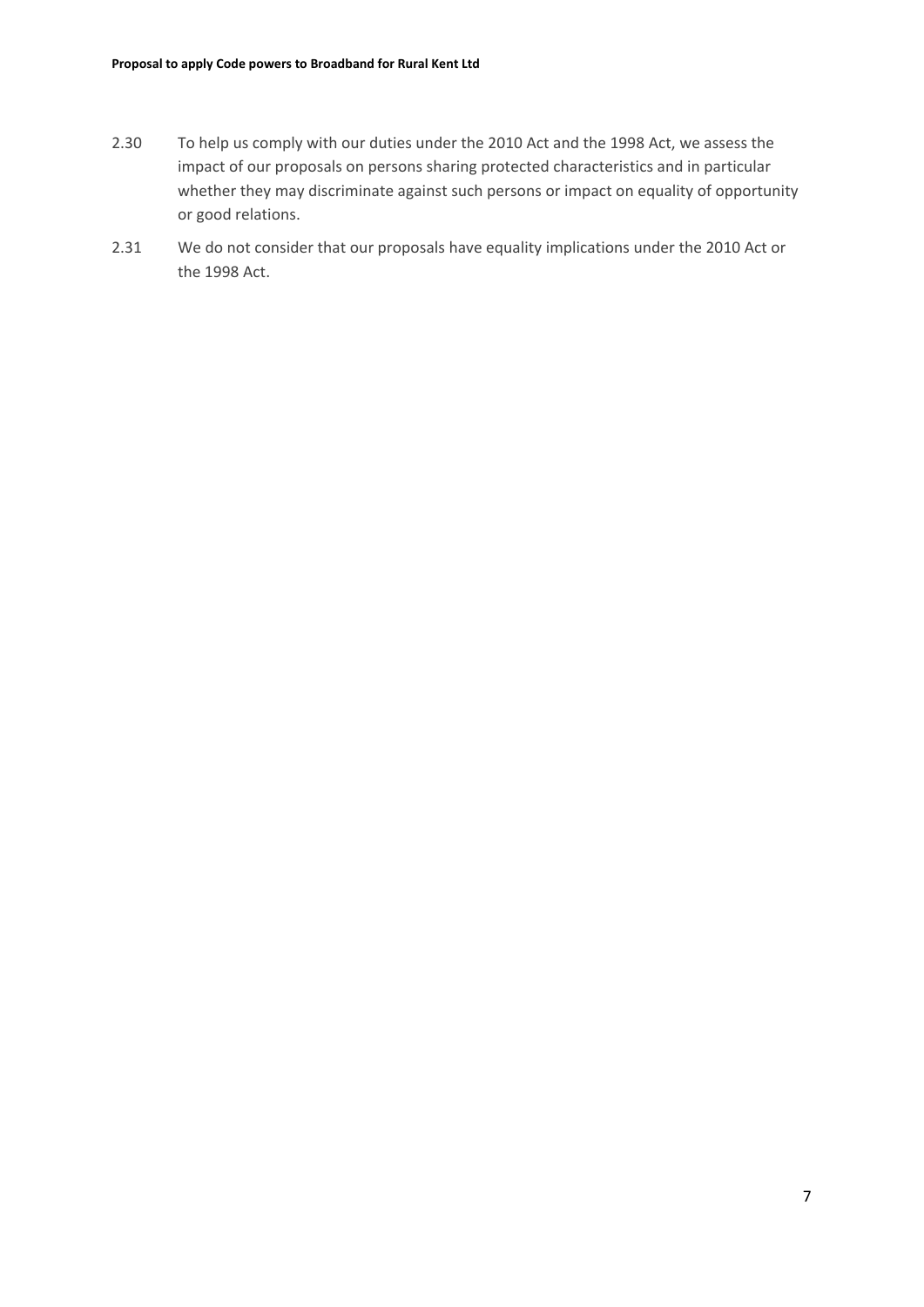## <span id="page-9-0"></span>3. Reasons for proposal

3.1 This section contains our reasons for proposing to apply the Code to Broadband for Rural Kent Ltd.

## **Factual matters**

### **The Applicant and the Code powers applied for**

- 3.2 On 4 March 2022 we received an application that meets the statutory requirements.<sup>[16](#page-9-1)</sup>
- 3.3 The person seeking Code powers (the Applicant) is:
	- Company name: Broadband for Rural Kent Ltd
	- Registered company number: 12914440
	- Registered office: Foxhill Stud Fox Lane, Boughton-Under-Blean, Faversham, England, ME13 9PF
- 3.4 The Applicant has applied to Ofcom for a direction applying Code powers under section 106(4)(a) of the Act. Namely, for the purposes of the provision by the Applicant of an electronic communications network.

### **Description and location of the network or system of infrastructure for Code powers**

- 3.5 The Applicant operates a fixed wireless access (FWA) network and a Fibre to the Premises (FTTP) network predominantly in Kent. The Applicant seeks Code powers to continue to grow its network within the United Kingdom.
- 3.6 The Applicant aims to target more residential and larger business customers. These customers will be located in or on multi-occupational units, business parks, private roads, single dwelling units, local authority land or properties, shared driveways amongst other places. The Applicant aims to deploy the network on public and private land.

## **Analysis of the four factors**

3.7 As set out in paragraph 2.13 above, Ofcom must have regard to four factors when considering whether to apply the Code in any person's case.

<span id="page-9-1"></span><sup>&</sup>lt;sup>16</sup> Notification under Section 107(2) of the Communications Act 2003. Annex B to the statement entitled 'The Granting of the Electronic Communications Code by the Director General of Telecommunications – A Statement issued by the Director General of Telecommunications', published on 10 October 2003.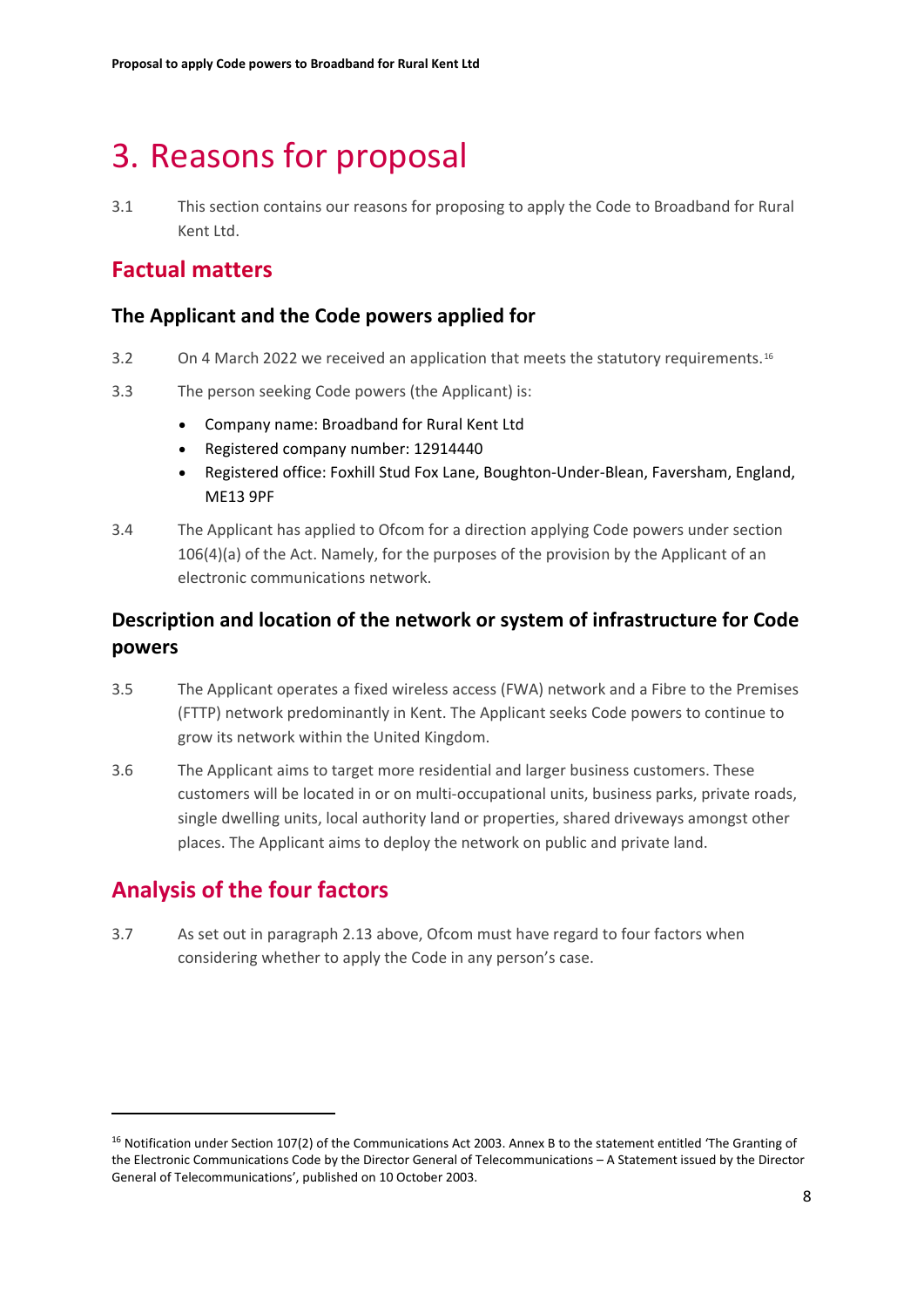### **The benefit to the public of the electronic communications network by reference to which the Code is to be applied to the Applicant**

- 3.8 The Applicant has stated that it intends to extend its network, including in typically unreachable areas, by using a hybrid of FWA and FTTP. The Applicant explains that they can provide services wirelessly to those customers who appear unreachable from the nearest fibre point. This will largely be in rural areas where they consider operators cannot provide the latest and fastest broadband services to end users. Their dual offering will also mean that where their FWA network is impeded by hills, trees, or dense buildings, the Applicant will be able to deploy its FTTP network. It considers that people and businesses would benefit from the introduction of ultrafast full-fibre broadband services in urban and rural areas.
- 3.9 We expect the deployment of new full fibre and Fixed Wireless networks to improve the quality of services available and help meet the growing needs of people and businesses for connectivity. In particular, FWA may benefit areas which FTTP cannot reach and vice versa. Where providers expand their network coverage, we expect competition to fuel innovation and customer choice.
- 3.10 We consider that the network planned by the Applicant would have the potential to benefit the public.

### **The practicability of the provision of the network without the application of the Code**

- 3.11 The Applicant has stated that it would not be feasible for it to deploy the proposed network without Code powers because:
- The Applicant will require access to private land in order to build and maintain the infrastructure needed for its intended network. Its experience is that it is not always possible to obtain access to private land to deploy its apparatus quickly, or to obtain satisfactory terms (including rental charges) for such access. It states that holding Code powers would give it greater bargaining power and recourse when dealing with freeholders. It considers that this would help deliver network assets and services more quickly and avoid having to pass on the costs of high rents to its customers which it considers could limit their expansion.
- It would not have an automatic right to deploy or access its network on the public highway and would therefore need to apply for street works licences, pursuant to section 50 of the New Roads and Street Works Act 1991. It considers this would be time consuming, expensive, cause delays and lead to increased costs for customers.
- It would be at a commercial disadvantage to other operators who hold Code powers.
- 3.12 We consider that the business case for a network is generally dependent upon the level of costs of building the network and the timely provision and take-up of services. Without the application of the Code, the Applicant's costs would likely be higher, and the time taken to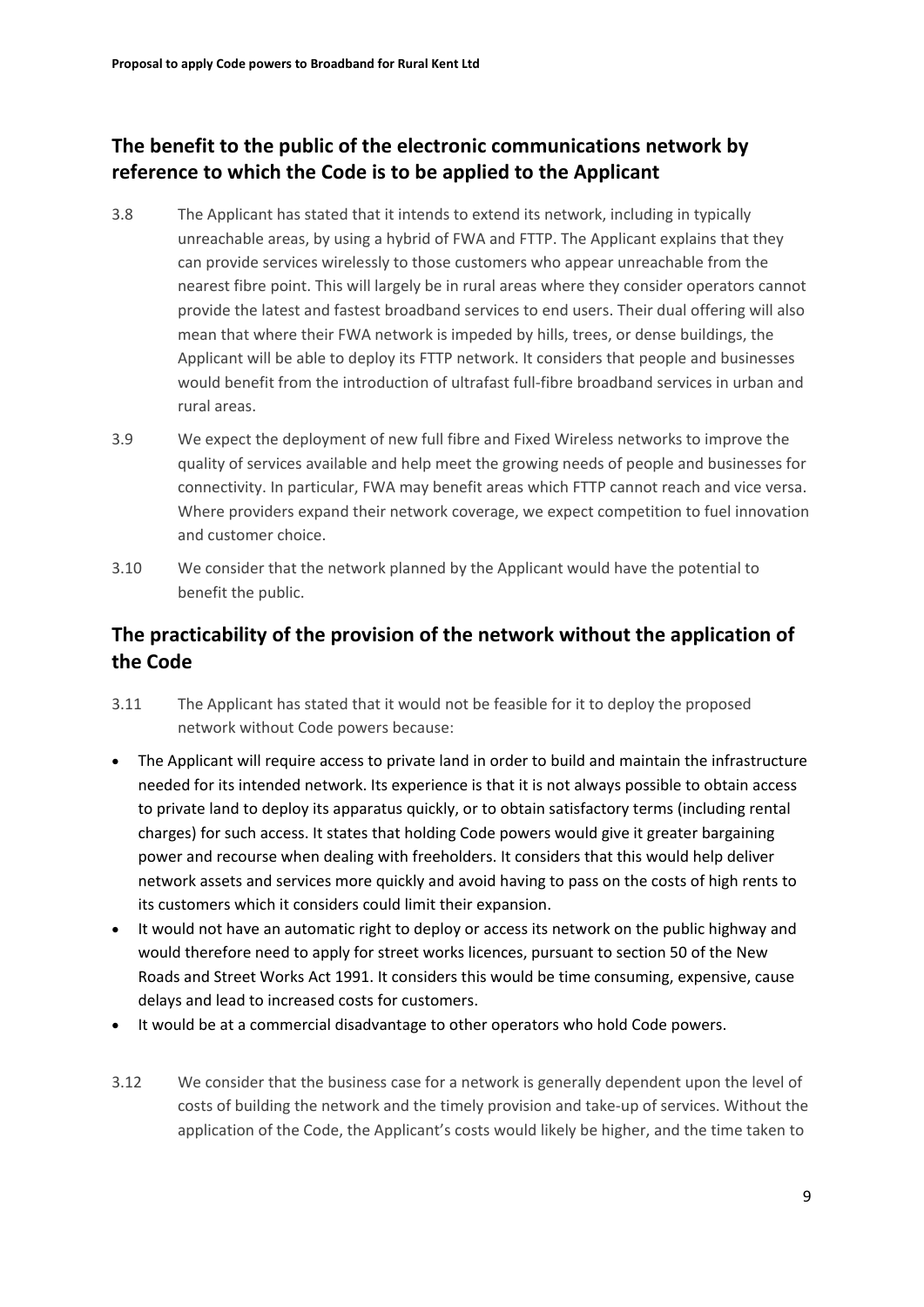then provide services, longer. We consider that, together, these effects could impair the Applicant's business case for expanding its network.

3.13 We consider that the network planned by the Applicant would not be practicable without the application of the Code.

### **The need to encourage the sharing of the use of electronic communications apparatus**

- 3.14 The Applicant intends to make use of Openreach's Physical Infrastructure Access (PIA) service and UKPN poles. The Applicant has also stated that it is willing, wherever contractually and technically possible, to share space in any ducting it owns subject to agreed commercial terms.
- 3.15 Network sharing will help to minimise the unnecessary proliferation of electronic communications apparatus, bringing environmental benefits aligned with long standing Government objectives in the public interest.
- 3.16 We consider that sharing of the use of apparatus would be encouraged by granting the Applicant Code powers.

## **Whether the Applicant will be able to meet liabilities as a consequence of (i) the application of the Code; and (ii) any conduct in relation to the application of the Code**

- 3.17 The Applicant has provided us with information, along with its application, that confirms that it understands its obligations to provide funds for liabilities under Regulation 16[17](#page-11-0), and confirmation by a director of the company that it will ensure that sufficient funds for these liabilities are in place (and will provide Ofcom with a certificate to this effect) if, and when this becomes necessary.
- 3.18 We consider that, based on this information, the Applicant would be able to meet its liabilities.

## **Overall assessment**

- 3.19 In addition to our consideration of the four factors discussed above in paragraph 2.13, we consider that our proposal would secure or further the performance of our statutory duties under sections 3 and 4 of the Act.
- 3.20 In particular, we consider that our proposal would encourage investment and innovation by facilitating the provision of a FWA and an FTTP broadband network by the Applicant. The provision of such a network would promote access to very high capacity networks and encourage the availability of a wide range of communications services, including highspeed data transfer services. In our view this would also help support the future

<span id="page-11-0"></span><sup>&</sup>lt;sup>17</sup> Electronic Communications Code (Conditions and Restrictions) Regulations 2003 (SI 2003 No. 2553) (as amended).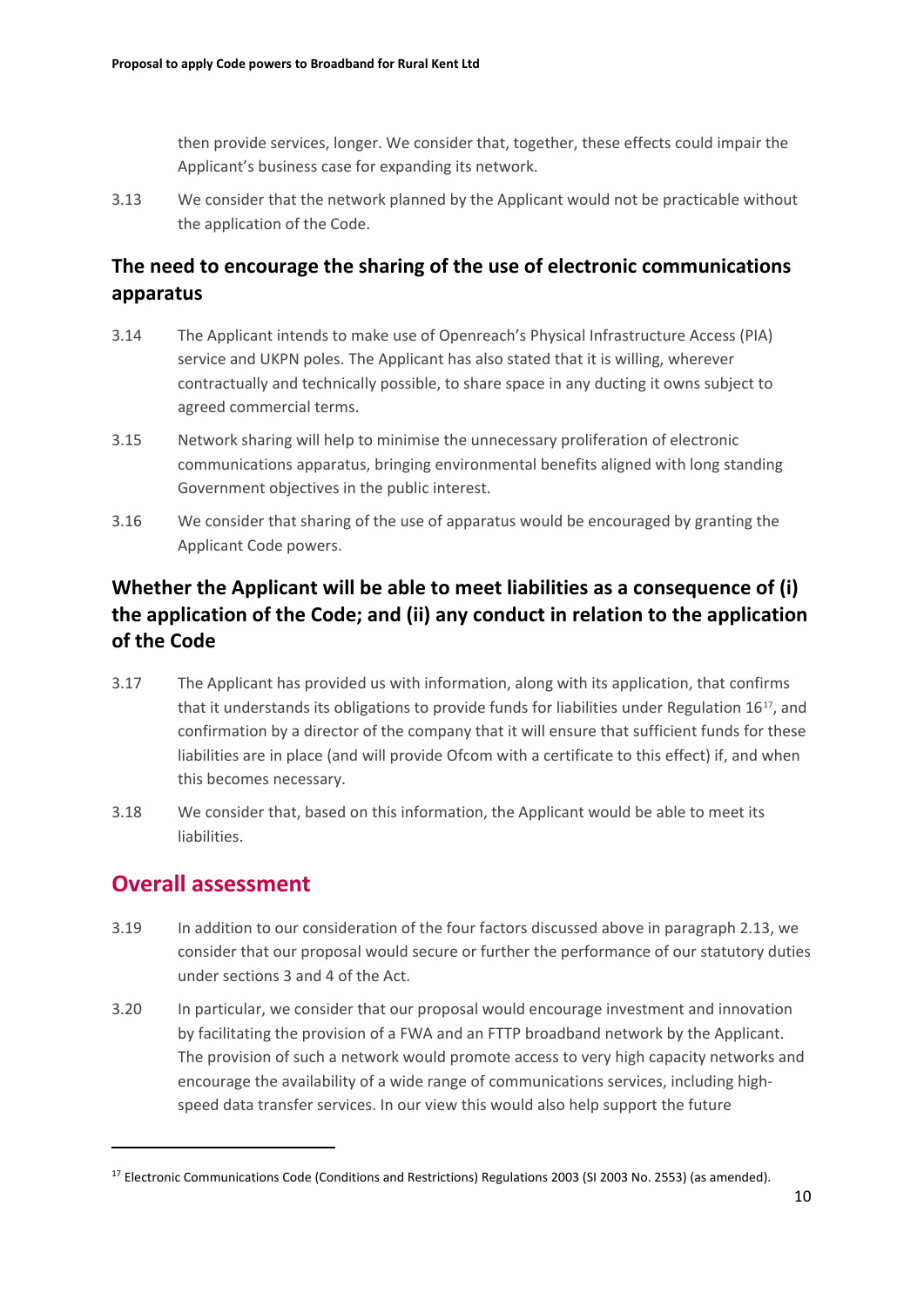development, growth and availability of modern communications services in the public interest.

- 3.21 We also consider that the Applicant's intended network could also enhance competition and customer choice as the Applicant proposes to offer wholesale services and retail services in competition with existing telecoms providers.
- 3.22 The effect of implementing the proposal is likely to be low. Any costs to those affected by the Applicant's use of Code powers are likely to be outweighed by the benefits. On the other hand, the detrimental effect on the Applicant of a refusal to grant such powers (including to the practicability of its network roll-out) is likely to be significant. We are also of the view that the effect of our proposal is not likely to be to the detriment of any protected group within society.

## **Proposal**

- 3.23 Having considered the Applicant's application for Code powers, we propose that the Code should have effect in its case for the provision by the Applicant of an electronic communications network in the United Kingdom.
- 3.24 We consider that our proposal is appropriate having regard to the considerations set out in section 107(4) of the Act. We consider that the performance of our statutory duties in sections 3 and 4 of the Act would be secured and furthered in relation to this proposal.
- 3.25 We will consider any responses we may receive by the closing date before making our decision as to whether we should give a direction applying the Code to the Applicant.

The overview section in this document is a simplified high-level summary only. The proposals we are consulting on and our reasoning are set out in the full document.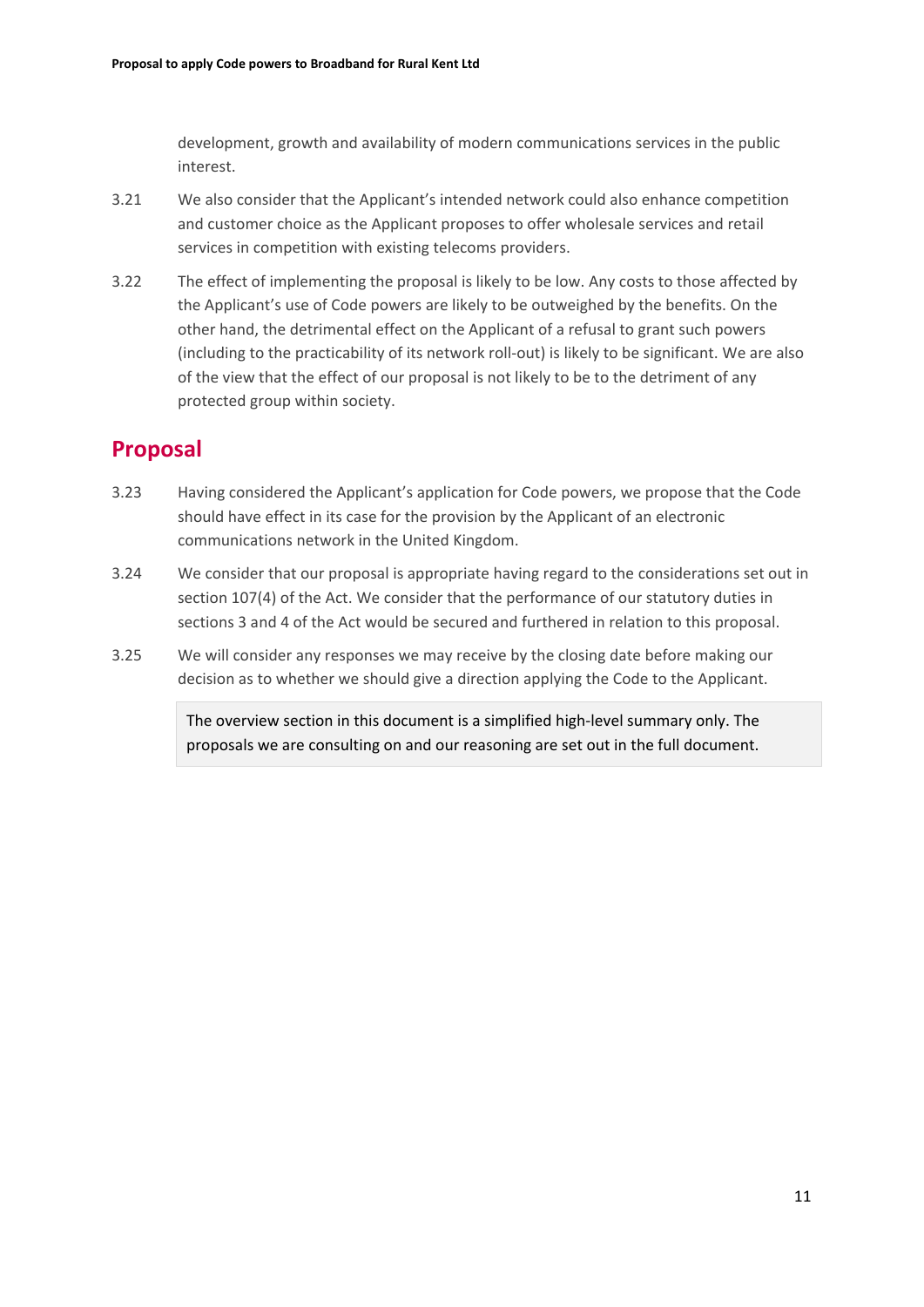# <span id="page-13-0"></span>A1. Responding to this consultation

## **How to respond**

- A1.1 Ofcom would like to receive views and comments on the issues raised in this document, by 5pm on 3 June 2022.
- A1.2 You can [download a response form](https://www.ofcom.org.uk/consultations-and-statements/category-3/code-powers-broadband-for-rural-kent-ltd) from the Ofcom website. You can return this by email to the address provided in the response form.
- A1.3 If your response is a large file, or has supporting charts, tables or other data, please email it to ECCcodepowers@ofcom.org.uk, as an attachment in Microsoft Word format, together with the cover sheet [\(https://www.ofcom.org.uk/consultations-and](https://www.ofcom.org.uk/consultations-and-statements/consultation-response-coversheet)[statements/consultation-response-coversheet\)](https://www.ofcom.org.uk/consultations-and-statements/consultation-response-coversheet).
- A1.4 Responses may alternatively be posted to the address below, marked with the title of the consultation: Electronic Communications Code Team Ofcom Riverside House 2A Southwark Bridge Road London SE1 9HA
- A1.5 We welcome responses in formats other than print, for example an audio recording or a British Sign Language video. To respond in BSL:
	- Send us a recording of you signing your response. This should be no longer than 5 minutes. Suitable file formats are DVDs, wmv or QuickTime files. Or
	- Upload a video of you signing your response directly to YouTube (or another hosting site) and send us the link.
- A1.6 We will publish a transcript of any audio or video responses we receive (unless your response is confidential)
- A1.7 We do not need a paper copy of your response as well as an electronic version. We will acknowledge receipt if your response is submitted via the online web form, but not otherwise.
- A1.8 It would be helpful if your response could include direct answers to the question asked in the consultation document. The question is listed at Annex 4. It would also help if you could explain why you hold your views, and what you think the effect of Ofcom's proposals would be.
- A1.9 If you want to discuss the issues and questions raised in this consultation, please contact ECC Team on 020 7981 3000, or by email to: [ECCcodepowers@ofcom.org.uk](mailto:ECCCodepowers@ofcom.org.uk)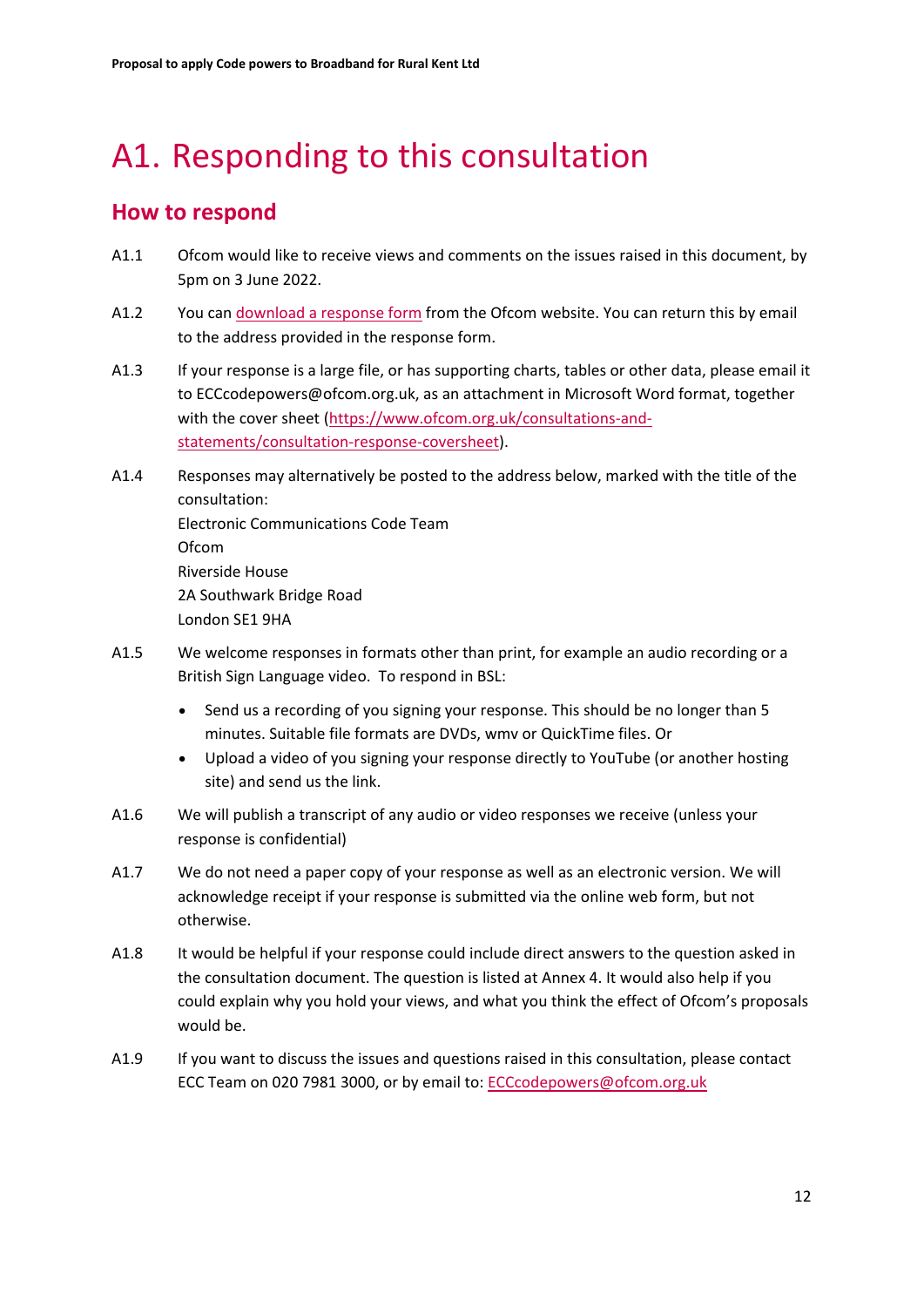## **Confidentiality**

- A1.10 Consultations are more effective if we publish the responses before the consultation period closes. In particular, this can help people and organisations with limited resources or familiarity with the issues to respond in a more informed way. So, in the interests of transparency and good regulatory practice, and because we believe it is important that everyone who is interested in an issue can see other respondents' views, we usually publish all responses on [the Ofcom website](http://www.ofcom.org.uk/) as soon as we receive them.
- A1.11 If you think your response should be kept confidential, please specify which part(s) this applies to, and explain why. Please send any confidential sections as a separate annex. If you want your name, address, other contact details or job title to remain confidential, please provide them only in the cover sheet, so that we don't have to edit your response.
- A1.12 If someone asks us to keep part or all of a response confidential, we will treat this request seriously and try to respect it. But sometimes we will need to publish all responses, including those that are marked as confidential, in order to meet legal obligations.
- A1.13 Please also note that copyright and all other intellectual property in responses will be assumed to be licensed to Ofcom to use. Ofcom's intellectual property rights are explained further in our [Terms of Use.](https://www.ofcom.org.uk/about-ofcom/website/terms-of-use)

### **Next steps**

- A1.14 Following this consultation period, Ofcom plans to publish a direction or statement in Summer 2022.
- A1.15 If you wish, you can register to [receive mail updates](https://www.ofcom.org.uk/about-ofcom/latest/email-updates) alerting you to new Ofcom publications.

### **Ofcom's consultation processes**

- A1.16 Ofcom aims to make responding to a consultation as easy as possible. For more information, please see our consultation principles in Annex 2.
- A1.17 If you have any comments or suggestions on how we manage our consultations, please email us a[t consult@ofcom.org.uk.](mailto:consult@ofcom.org.uk) We particularly welcome ideas on how Ofcom could more effectively seek the views of groups or individuals, such as small businesses and residential consumers, who are less likely to give their opinions through a formal consultation.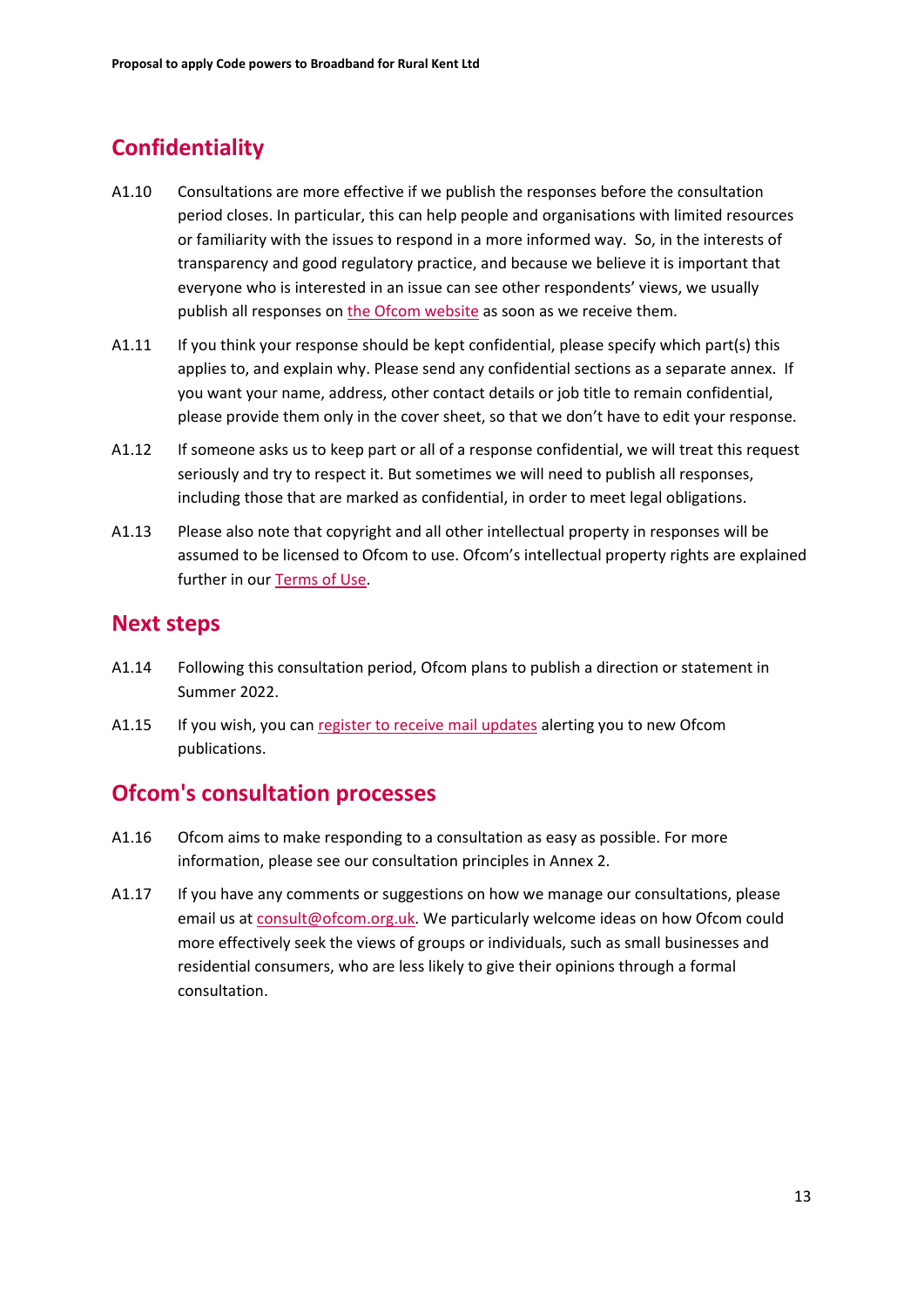A1.18 If you would like to discuss these issues, or Ofcom's consultation processes more generally, please contact the corporation secretary:

Corporation Secretary Ofcom Riverside House 2a Southwark Bridge Road London SE1 9HA Email: [corporationsecretary@ofcom.org.uk](mailto:corporationsecretary@ofcom.org.uk)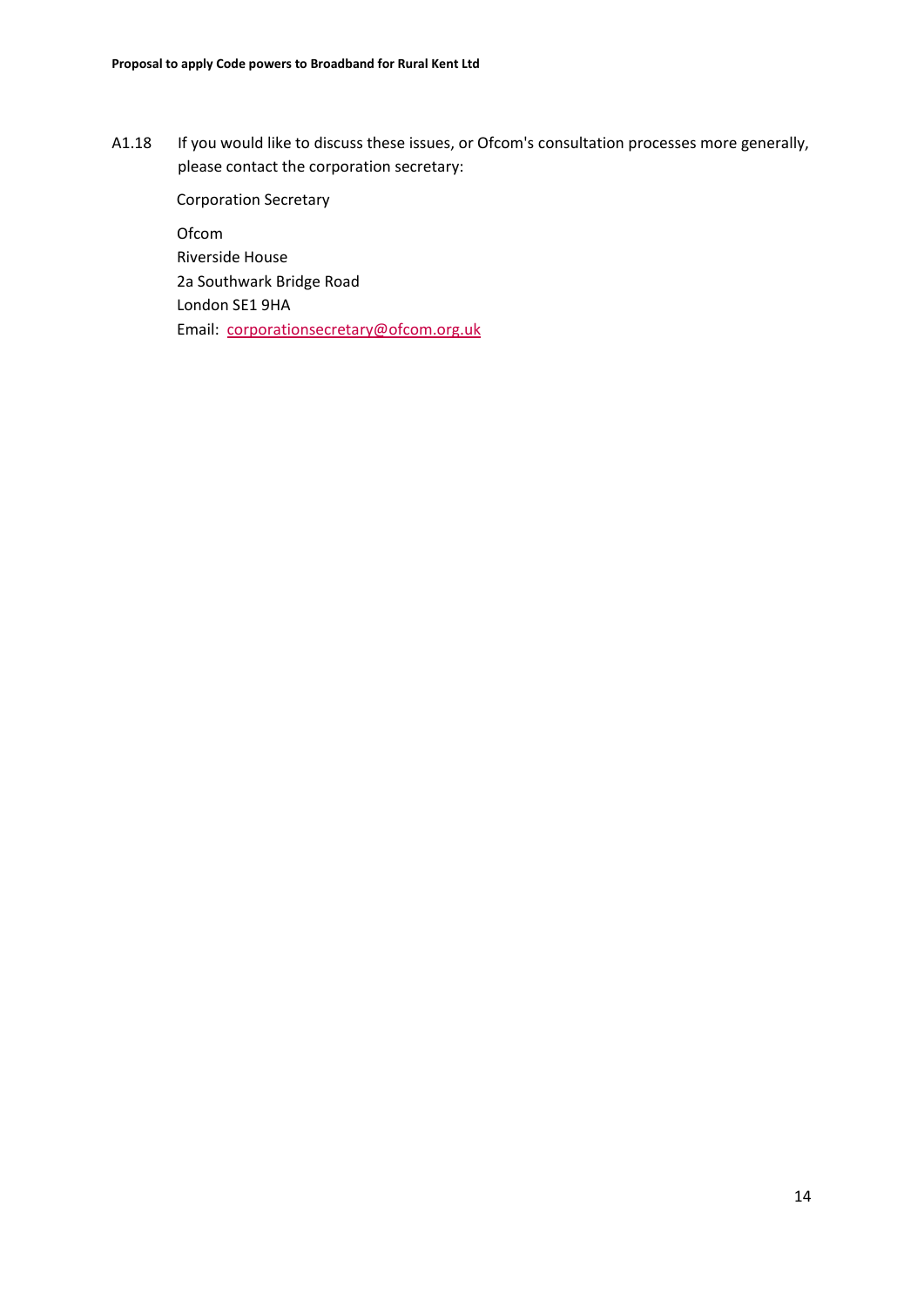# <span id="page-16-0"></span>A2. Ofcom's consultation principles

## **Ofcom has seven principles that it follows for every public written consultation:**

### **Before the consultation**

A2.1 Wherever possible, we will hold informal talks with people and organisations before announcing a big consultation, to find out whether we are thinking along the right lines. If we do not have enough time to do this, we will hold an open meeting to explain our proposals, shortly after announcing the consultation.

### **During the consultation**

- A2.2 We will be clear about whom we are consulting, why, on what questions and for how long.
- A2.3 We will make the consultation document as short and simple as possible, with a summary of no more than two pages. We will try to make it as easy as possible for people to give us a written response. If the consultation is complicated, we may provide a short Plain English / Cymraeg Clir guide, to help smaller organisations or individuals who would not otherwise be able to spare the time to share their views.
- A2.4 We will consult for up to ten weeks, depending on the potential impact of our proposals.
- A2.5 A person within Ofcom will be in charge of making sure we follow our own guidelines and aim to reach the largest possible number of people and organisations who may be interested in the outcome of our decisions. Ofcom's Consultation Champion is the main person to contact if you have views on the way we run our consultations.
- A2.6 If we are not able to follow any of these seven principles, we will explain why.

### **After the consultation**

A2.7 We think it is important that everyone who is interested in an issue can see other people's views, so we usually publish all the responses on our website as soon as we receive them. After the consultation we will make our decisions and publish a statement explaining what we are going to do, and why, showing how respondents' views helped to shape these decisions.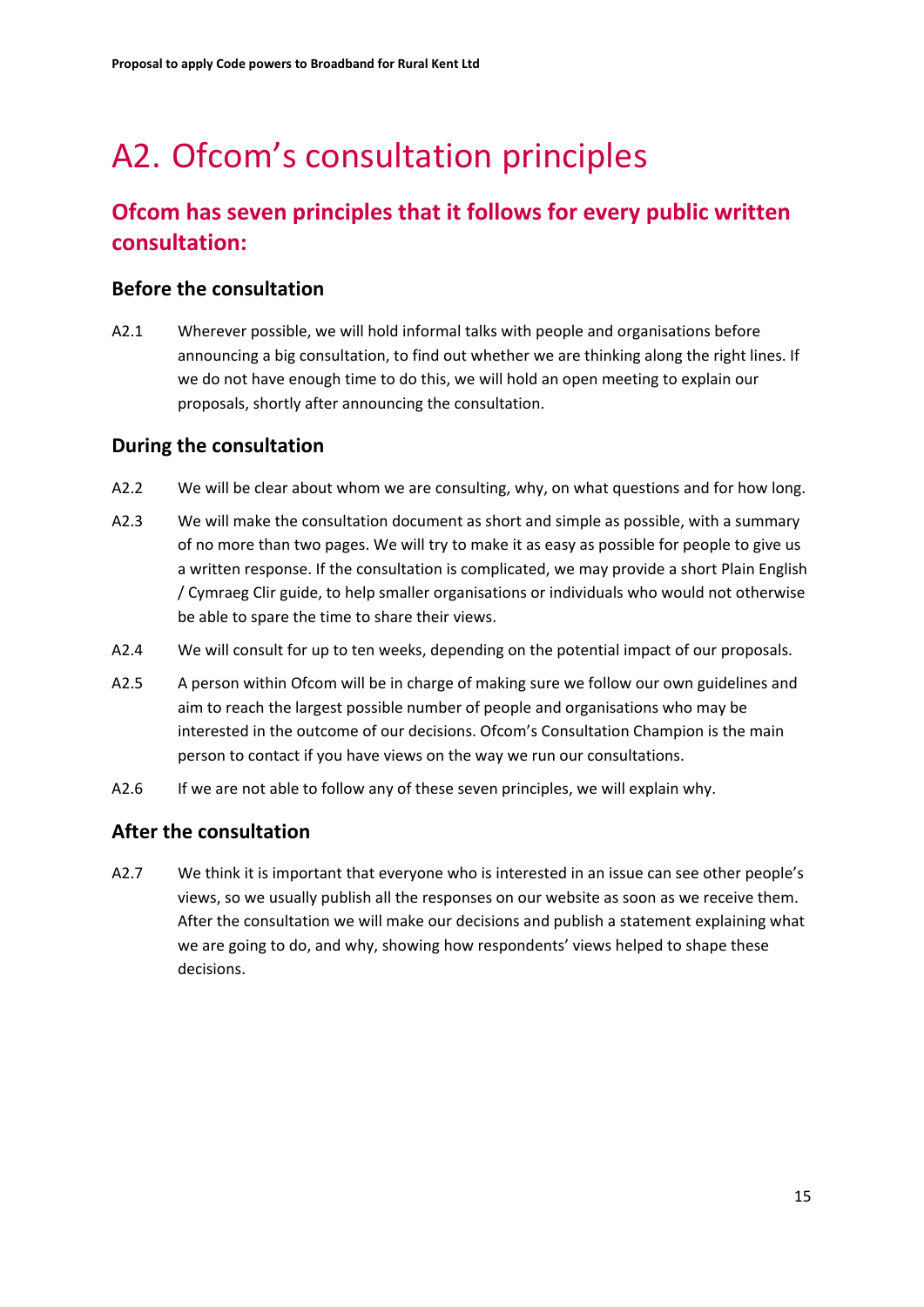# <span id="page-17-0"></span>A3. Consultation coversheet

## **BASIC DETAILS**

Consultation title: To (Ofcom contact): ECC Team Name of respondent: Representing (self or organisation/s): Address (if not received by email):

## **CONFIDENTIALITY**

Please tick below what part of your response you consider is confidential, giving your reasons why

| Nothing                                     |  |
|---------------------------------------------|--|
| Name/contact details/job title              |  |
| Whole response                              |  |
| Organisation                                |  |
| Part of the response                        |  |
| If there is no separate annex, which parts? |  |

If you want part of your response, your name or your organisation not to be published, can Ofcom still publish a reference to the contents of your response (including, for any confidential parts, a general summary that does not disclose the specific information or enable you to be identified)?

\_\_\_\_\_\_\_\_\_\_\_\_\_\_\_\_\_\_\_\_\_\_\_\_\_\_\_\_\_\_\_\_\_\_\_\_\_\_\_\_\_\_\_\_\_\_\_\_\_\_\_\_\_\_\_\_\_\_\_\_\_\_\_\_\_\_\_\_\_\_\_\_\_\_\_\_\_\_\_\_\_\_

## **DECLARATION**

I confirm that the correspondence supplied with this cover sheet is a formal consultation response that Ofcom can publish. However, in supplying this response, I understand that Ofcom may need to publish all responses, including those which are marked as confidential, in order to meet legal obligations. If I have sent my response by email, Ofcom can disregard any standard e-mail text about not disclosing email contents and attachments.

Ofcom seeks to publish responses on receipt. If your response is non-confidential (in whole or in part), and you would prefer us to publish your response only once the consultation has ended, please tick here.

Name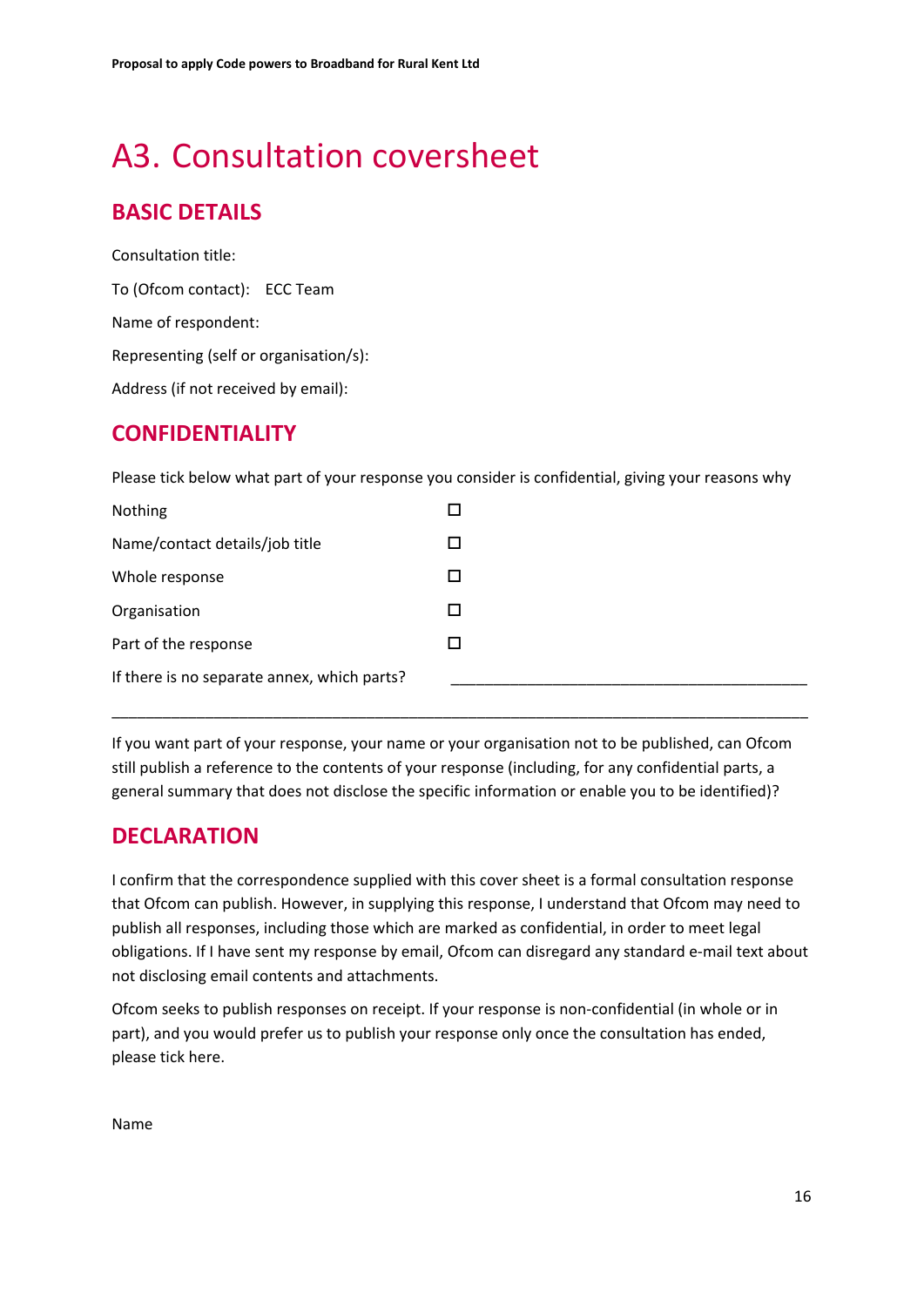# <span id="page-18-0"></span>A4. Consultation questions

Question: Do you have any comments on our proposal to apply Code powers to the Applicant?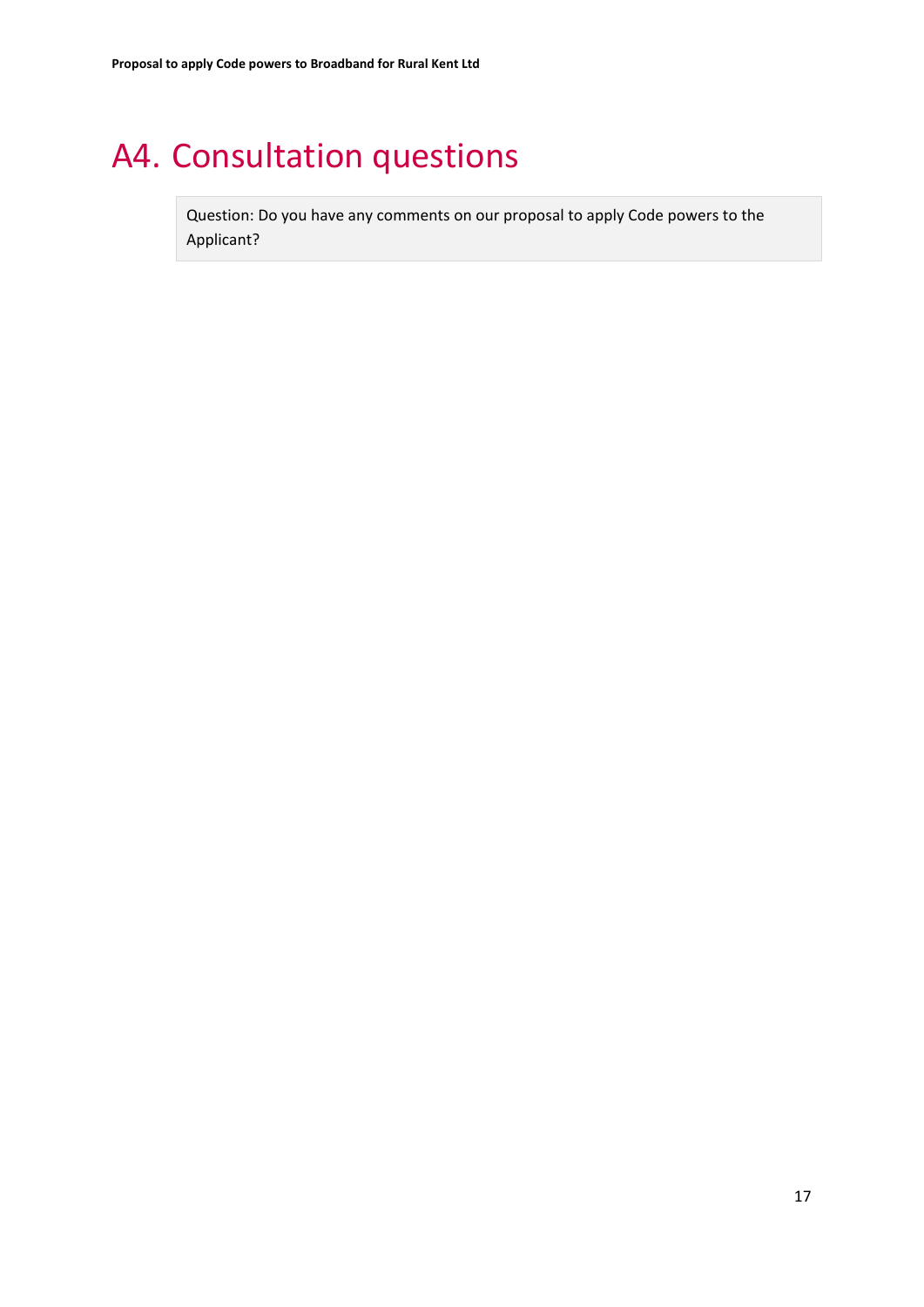# <span id="page-19-0"></span>A5. Statutory notification

### **Notification under section 107(6) of the Communications Act 2003**

### **Proposal to give a direction applying the electronic communications code**

#### **Proposal in this Notification**

**1.** Ofcom hereby proposes, in accordance with section 107(6) of the Act, to give a direction under section 106(3) of the Act applying the Code to the Applicant.

**2.** The proposed direction applying the Code to the Applicant on the terms proposed is set out in the Schedule to this Notification.

**3.** Ofcom's reasons for giving the proposed direction are set out in the accompanying consultation document.

#### **Ofcom's duties**

**4.** In making this proposal, Ofcom has had regard, in particular, to each of the matters set out in section 107(4) of the Act. Furthermore, Ofcom has considered and acted in accordance with its general duties in section 3 of the Act and the six requirements in section 4 of the Act.

#### **Making representations**

**5.** Representations on this proposal may be made by email to ECCcodepowers@ofcom.org.uk, by no later than 5pm on **3 June 2022.**

### **Interpretation**

**6.** In this Notification—

- (a) "**Act**" means the Communications Act 2003;
- (b) "**Applicant**" means Broadband for Rural Kent Ltd, whose registered company number is 12914440
- (c) "**Code**" means the electronic communications code set out in Schedule 3A to the Communications Act 2003; and
- (d) "**Ofcom**" means the Office of Communications.
- **7.** For the purpose of interpreting this Notification—
	- (a) headings and titles shall be disregarded; and
	- (b) the Interpretation Act 1978 shall apply as if this Notification were an Act of Parliament.
- **8.** The attached Schedule forms part of this Notification.

### **Signed**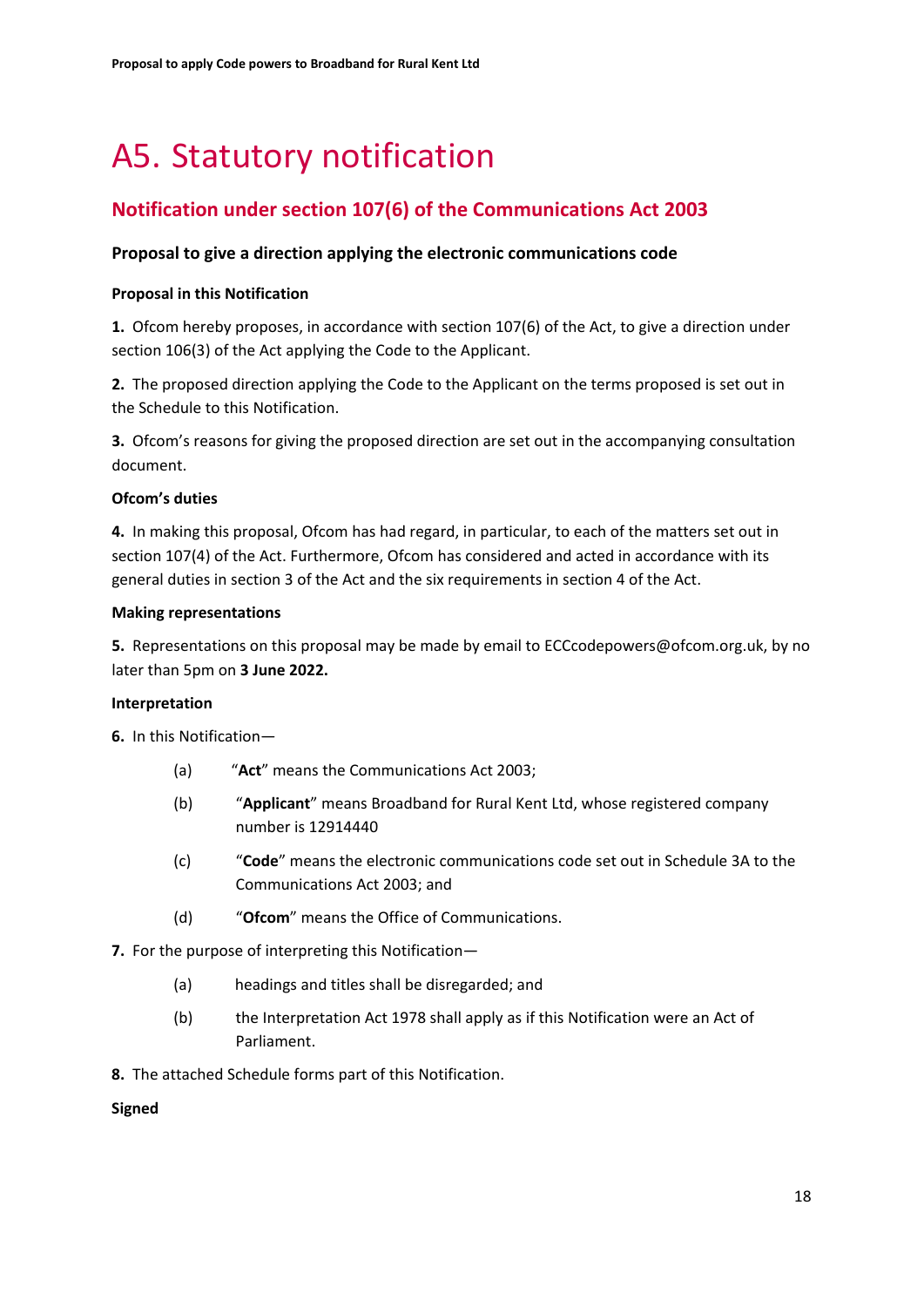$247$ 

**Brian Potterill Director of Mobile Network Strategy**

A person duly authorised in accordance with paragraph 18 of the Schedule to the Office of Communications Act 2002

#### CONDOC\_DATE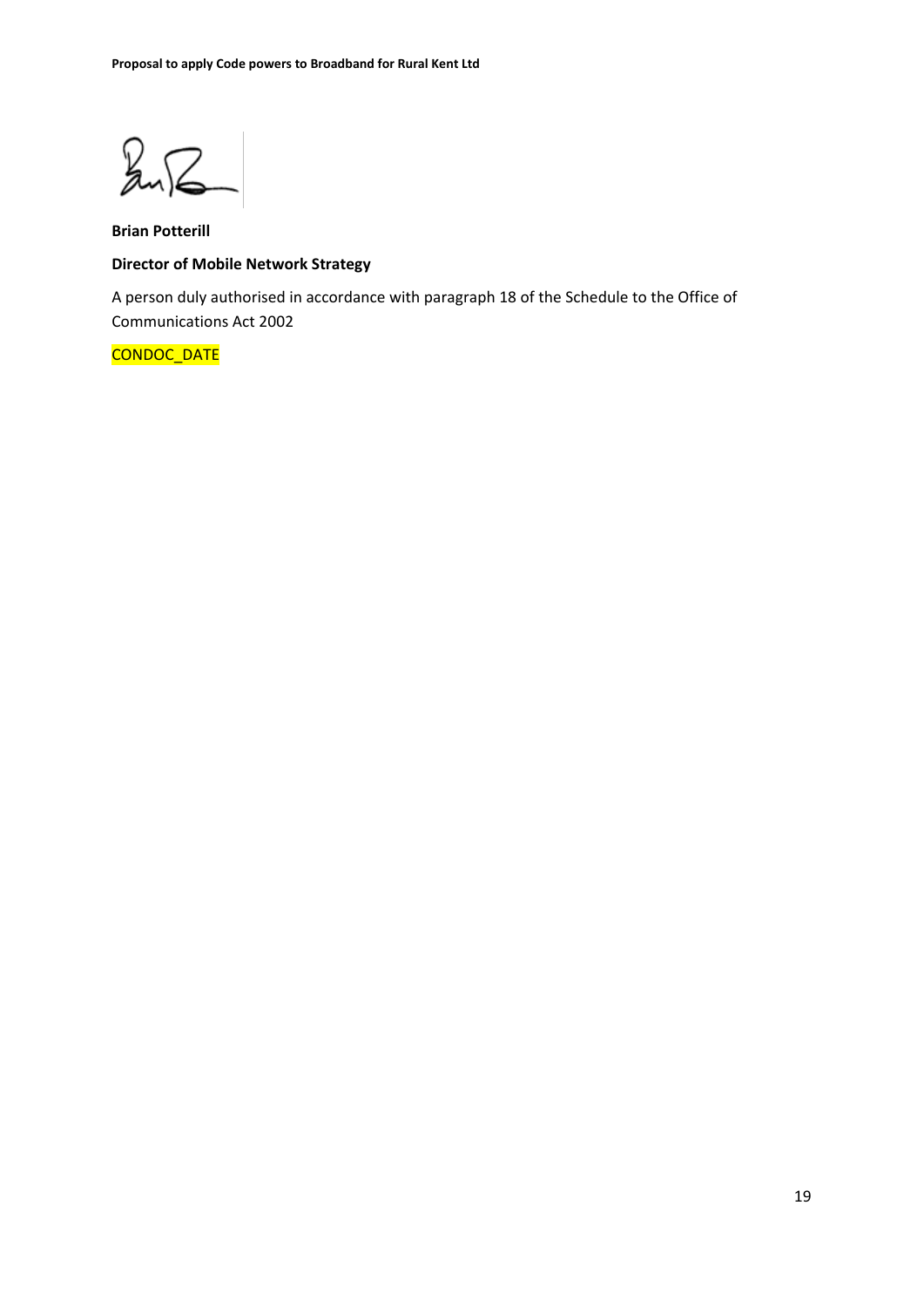#### **SCHEDULE**

### **[***Proposed***] Direction under section 106(3) of the Communications Act 2003 applying the electronic communications code**

#### **Background**

**1.** Broadband for Rural Kent Ltd, whose registered company number is 12914440, has applied to Ofcom for a direction applying the Code to it.

**2.** The date on which Ofcom received a completed application that meets the statutory requirements with respect to the content of an application for a direction applying the Code and the manner in which such an application is to be made was 4 March 2022.

**3.** By virtue of regulation 3 of the Electronic Communications and Wireless Telegraphy Regulations 2011 (SI 2011 No. 1210), except in cases of expropriation, Ofcom must make its decision within 6 months of receiving the completed application.

**4.** Prior to giving a decision under section 106(3) of the Act to apply the Code to Broadband for Rural Kent Ltd, Ofcom must publish a notification of its proposal to give the direction and consider any representations about that proposal that are made to Ofcom within the period specified in the notification.

**5.** On 3 May 2022, Ofcom published a notification in accordance with section 107(6) of the Act of its proposal to give a direction applying the Code to Broadband for Rural Kent Ltd. That notification invited representations to Ofcom by no later than 5pm on 3 June 2022.

**6.** [*Ofcom has considered every representation about the proposal made to it/Ofcom did not receive any representations about the proposal*]. For the reasons set out in the explanatory statement accompanying Ofcom's consultation, Ofcom has had regard, in particular, to each of the matters set out in section 107(4) of the Act. Furthermore, Ofcom has considered and acted in accordance with its general duties in section 3 of the Act and the six requirements in section 4 of the Act.

### **Decision**

**7.** Ofcom hereby directs, in accordance with section 106 of the Act, as follows—

- (a) the Code shall apply to Broadband for Rural Kent Ltd (whose registered company number is 12914440) for the purposes of the provision by it of an electronic communications network; and
- (b) that application of the Code shall have effect throughout the United Kingdom.

**8.** This Direction shall take effect on the day it is published.

### **Interpretation**

**9.** In this Direction—

- (a) "**Act**" means the Communications Act 2003;
- (b) "**Code**" means the electronic communications code set out in Schedule 3A to the Communications Act 2003;